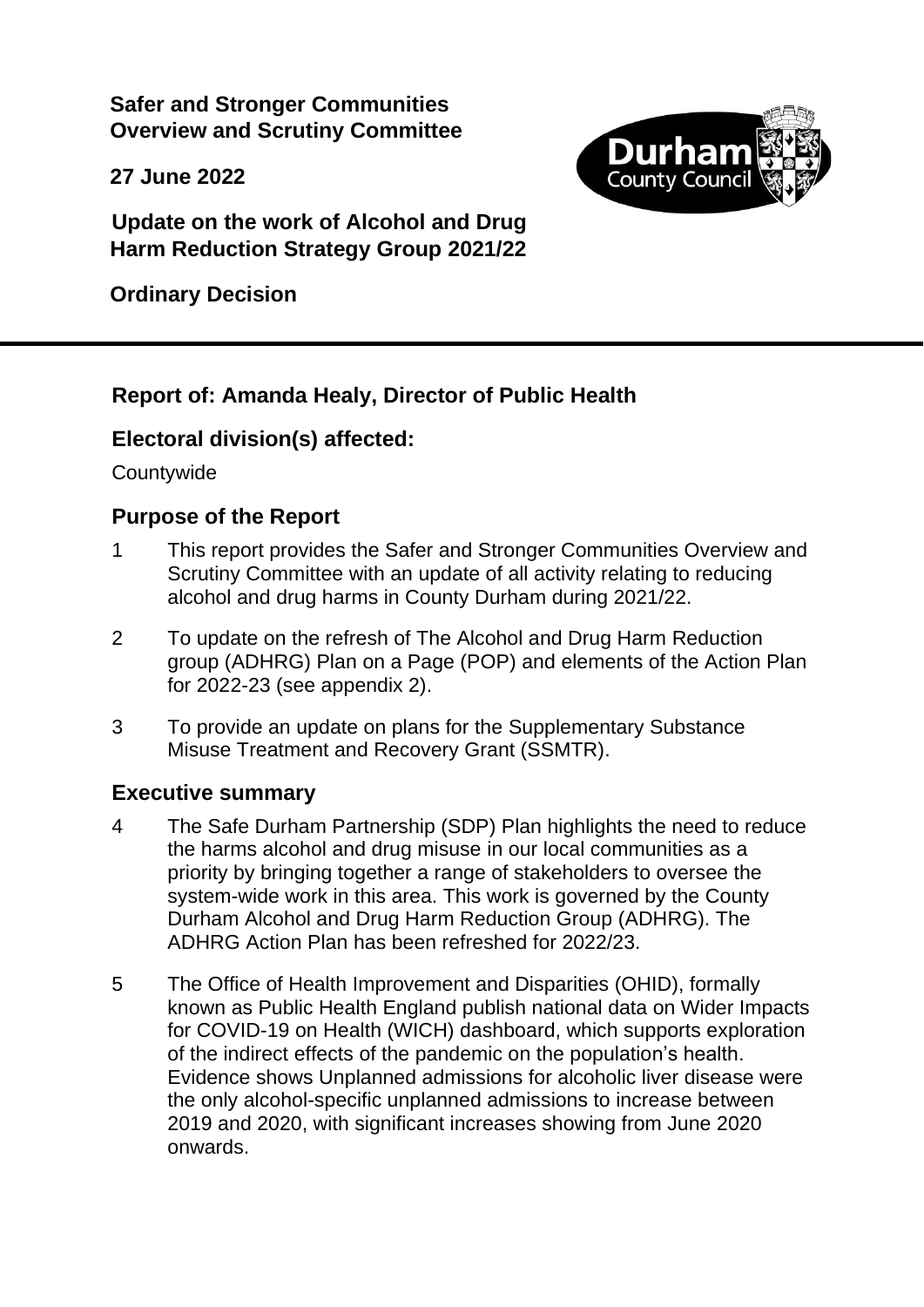- 6 Figures from the Office of National Statistics released in May 2021 on alcohol specific deaths, showed that 2020 was the worst year on record, with the rates the highest in the Northeast, with a particularly sharp increase in Quarter 2. Overall, there were 7,423 deaths linked to drinking last year, which was a fifth more than in 2019 and the highest number since records began in 2001.
- 7 The longer-term trend for deaths from drug misuse and illustrates that the gap is widening between the rate in County Durham and that seen nationally. Evidence suggests there remains high levels of unmet need in local communities for those using alcohol (81%), opiates (47%) and crack (74%). However, for those engaging in treatment, rates for Successful Completions in opiates and non-opiates users remain above national averages.
- 8 The CQC inspected the Drug and Alcohol Recovery Service (DARS) in February 2022, finding the service has made widespread improvements over time and has been rated Outstanding. The DARS engages children, young people, adults with alcohol and drug misuse issues and their carers, all of which are recognised as benefitting from outstanding care.
- 9 After a segmentation process to look at the needs of clients in east Durham two-thirds of opiate users in east Durham were found to reside in Horden. Capital funding has been sourced to develop a recovery offer within the area, reducing travel time to Peterlee. A building in the local area has refurbished to become a new Recovery Centre and is now affiliated with the Horden Together programme. DARS services have been maintained for clients residing in Peterlee and Seaham.
- 10 On the 15<sup>th</sup> February 2022, The Office for Health Improvement and Disparities (OHID – formally Public Health England) informed Local Authorities of their intention to award additional funding to support the recommended improvements in treatment services made by Dame Carol Black. The award is part of the Section 31 Grant being used to support the improvements in substance misuse services described in the From Harm to Hope: a 10-year drugs plan, published in December 2021.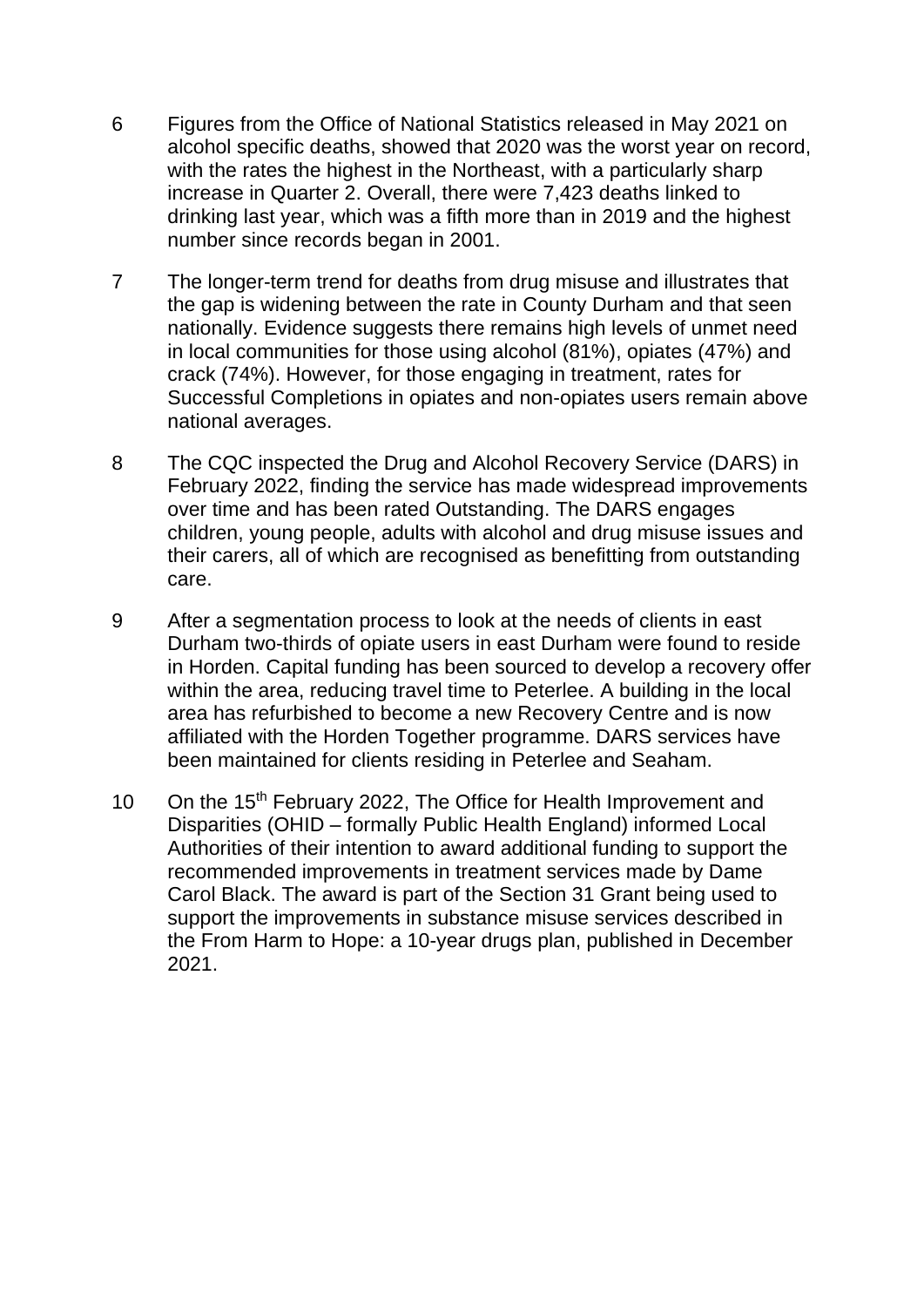- 11 A procurement exercise has been undertaken to enable partners to bid for funding to help increase capacity within the system, helping reduce harms caused by drugs and alcohol. Supplementary Substance Misuse Treatment Recovery Funding (SSMTR) for £1,452,381 in Year 1 (2022/23) has been confirmed by OHID, with indicative allocations given for 2023/24 and 2024/25. Once the proposed plans have been approved by OHID, the successful bidders will implement their programmes adding value to current pathways for criminal justice, mental health, children, young people and families and women-only.
- 12 County Durham has 396 On Alcohol Sales Only premises/clubs and 542 Off Alcohol Sales Only premises. In 2021/22 Durham Licencing team have acknowledged 167 Temporary Event Notices (TEN'S) TEN applications since 1st April 2021, for events held/due to be held between April 21 and December 21 and its estimated 98% will include alcohol sales.

# **Recommendation(s)**

- 13 The Safer and Stronger Communities Overview and Scrutiny Committee are asked to note the content of this report and progress made during 2021/22 to reduce the harms from drug and alcohol within our communities.
- 14 Maintain oversight of the new funding to ensure multi-agency working to support all objectives.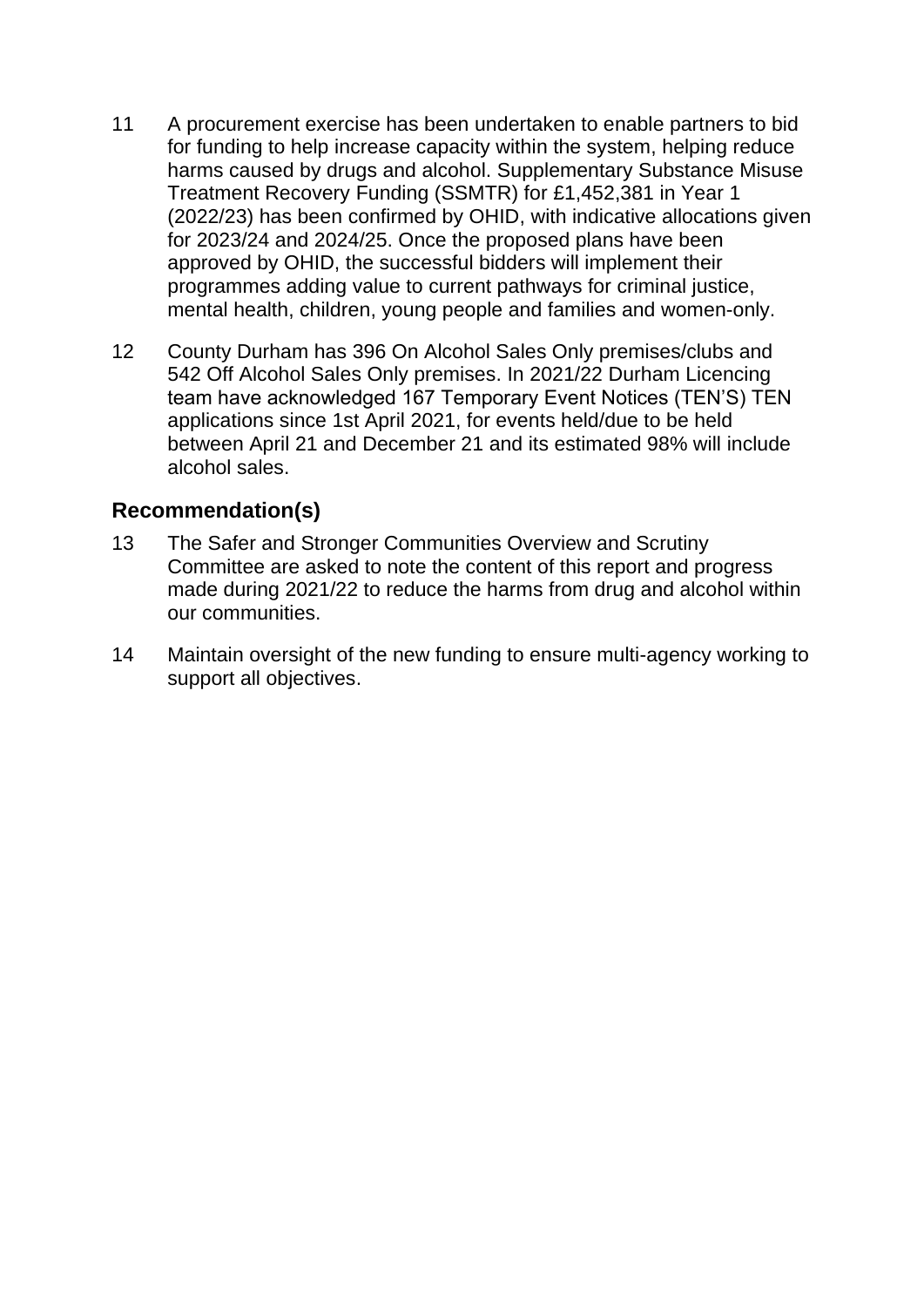# **Background**

- 15 The Crime and Disorder Act 1998 and subsequent legislation requires responsible authorities in Local Authority areas to develop and implement a Partnership Plan. The Safe Durham Partnership provide the governance of this plan.
- 16 The Safe Durham Partnership (SDP) Plan highlights the need to reduce the harms alcohol and drug misuse as a priority by bringing together a range of stakeholders to oversee the system-wide work in this area.
- 17 This report provides the Safer and Stronger Communities Overview and Scrutiny Committee with an update on all activity relating to reducing alcohol and drug harms in 2021-22, against the ongoing backdrop of the Covid-19 pandemic. The report also highlights new funding developments based on the recommendations made by Dame Carol Black's Review of drugs part two: prevention, treatment, and recovery (July 2021).

# **The Impact of COVID-19 on Substance Misuse**

- 18 The Office of Health Improvement and Disparities (OHID), formally known as Public Health England publish national data on *Wider Impacts for COVID-19 on Health (WICH)* dashboard, which supports exploration of the indirect effects of the pandemic on the population's health.
- 19 Analysis of the WICH data shows a reduction in the rate of unplanned admissions to hospital for alcohol-specific causes in 2020, down by 3.2% compared to 2019. However, unplanned admissions for alcoholic liver disease were the only alcohol-specific unplanned admissions to increase between 2019 and 2020, with significant increases showing from June 2020 onwards.
- 20 There were rapid decreases in the rate of alcohol-specific admissions on a national basis that coincided with the start of the pandemic and the first national lockdown. However, County Durham saw an increases in rates from 696 to 725 per 100,000 between 2019/20 and 2020/21. Over the same period England and the Northeast displayed decreases in their rates.
- 21 The data reported on WICH also shows an increase in total alcoholspecific disease deaths, driven by an unprecedented annual increase in alcoholic liver disease deaths above levels seen pre-pandemic. Between 2019 and 2020, death from alcoholic liver disease increased by 20.8% compared to an increase of 2.9% between 2018 and 2019.
- 22 Balance, the Northeast Alcohol De-normalisation programme, published a report in October 2021 that summarised the impact of the COVID-19 pandemic. Key points to note were: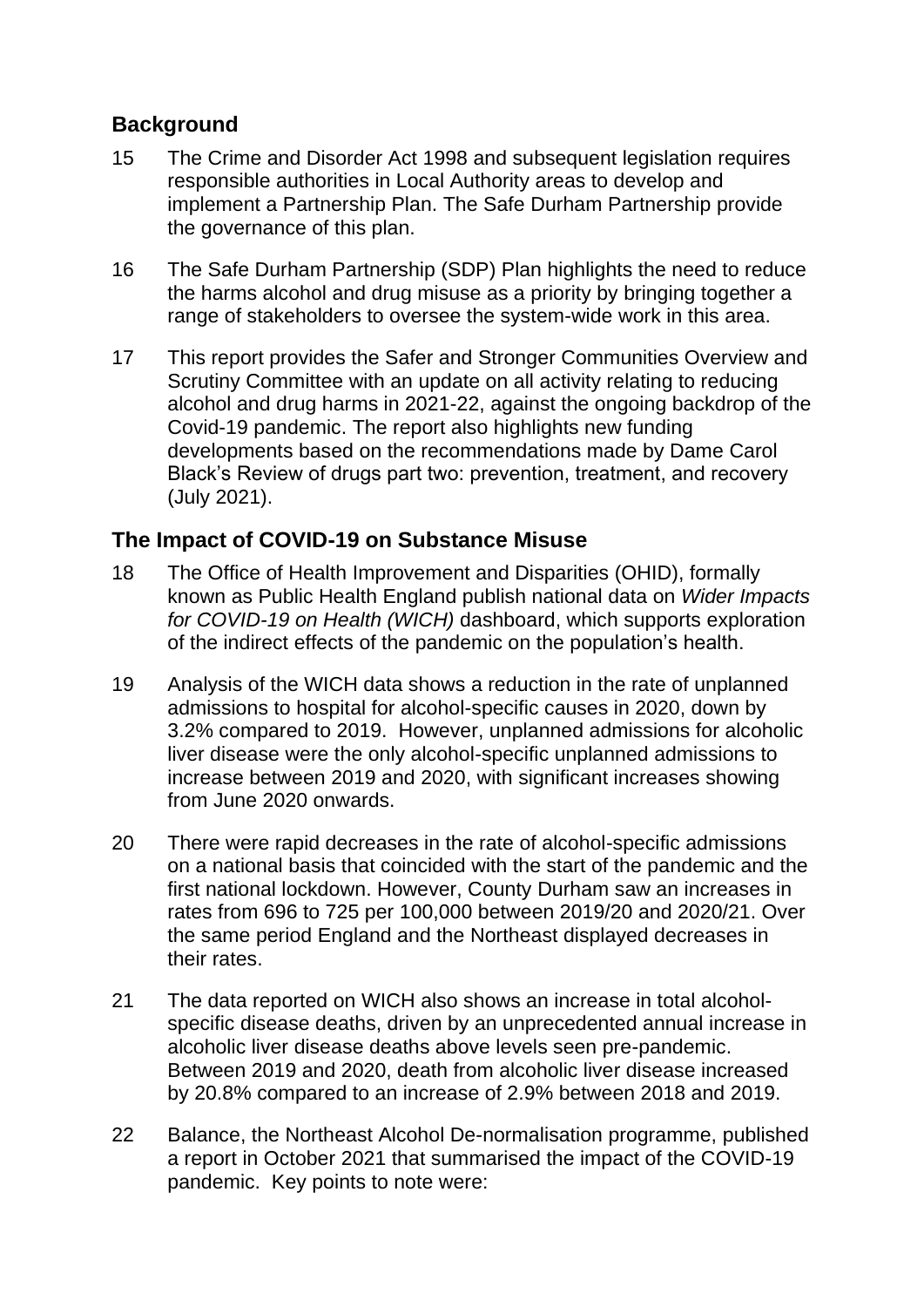- A report published by the Royal College of Psychiatrists in September 2020 used Public Health England data to show that numbers of high-risk drinkers increased from 4.8 million in February to 8.4 million. University College London's Alcohol Toolkit Study monthly surveys showed a similar picture. And this increase in risky drinking came at a time when already underfunded treatment services were presented with a unique set of challenges.
- Figures from the Office of National Statistics released in May 2021 on alcohol specific deaths, showed that 2020 was the worst year on record, with the rates the highest in the Northeast, with a particularly sharp increase in Quarter 2. Overall, there were 7,423 deaths linked to drinking last year, which was a fifth more than in 2019 and the highest number since records began in 2001.
- The pandemic has also been associated with increased parental drinking, domestic violence and tension within the family home, increasing the negative impact and risk to children and young people.
- Alcohol harms disproportionately affect the most deprived communities, which have also been worst hit by COVID. (Alcohol and COVID-19: A Perfect Storm, Balance, October 2021)

# **Local Context**

### **Alcohol**

23 The following data are taken from the Local Alcohol Profiles for England and show that mortality rates and hospital admissions that are attributable to alcohol are significantly worse in County Durham than the national averages.

### **Table 1. Local Alcohol Profiles 2020. Local Alcohol Profiles for England, OHID 2020.**

| <b>Indicator</b>                                                                                                                     |               | Co. Durham | <b>North</b>                       | <b>England</b> |      |  |
|--------------------------------------------------------------------------------------------------------------------------------------|---------------|------------|------------------------------------|----------------|------|--|
|                                                                                                                                      | <b>Period</b> |            | <b>Trend</b>                       | <b>East</b>    |      |  |
| Alcohol-related mortality<br>(Deaths from alcohol-related<br>conditions, all ages, directly age-<br>standardised rate per 100,000)   | 2020          | 48.7       | <b>No</b><br>significant<br>change | 49.0           | 37.8 |  |
| Alcohol-specific mortality<br>(Deaths from alcohol-specific<br>conditions, all ages, directly age-<br>standardised rate per 100,000) | 2020          | 18.8       | <b>No</b><br>significant<br>change | 20.0           | 13.0 |  |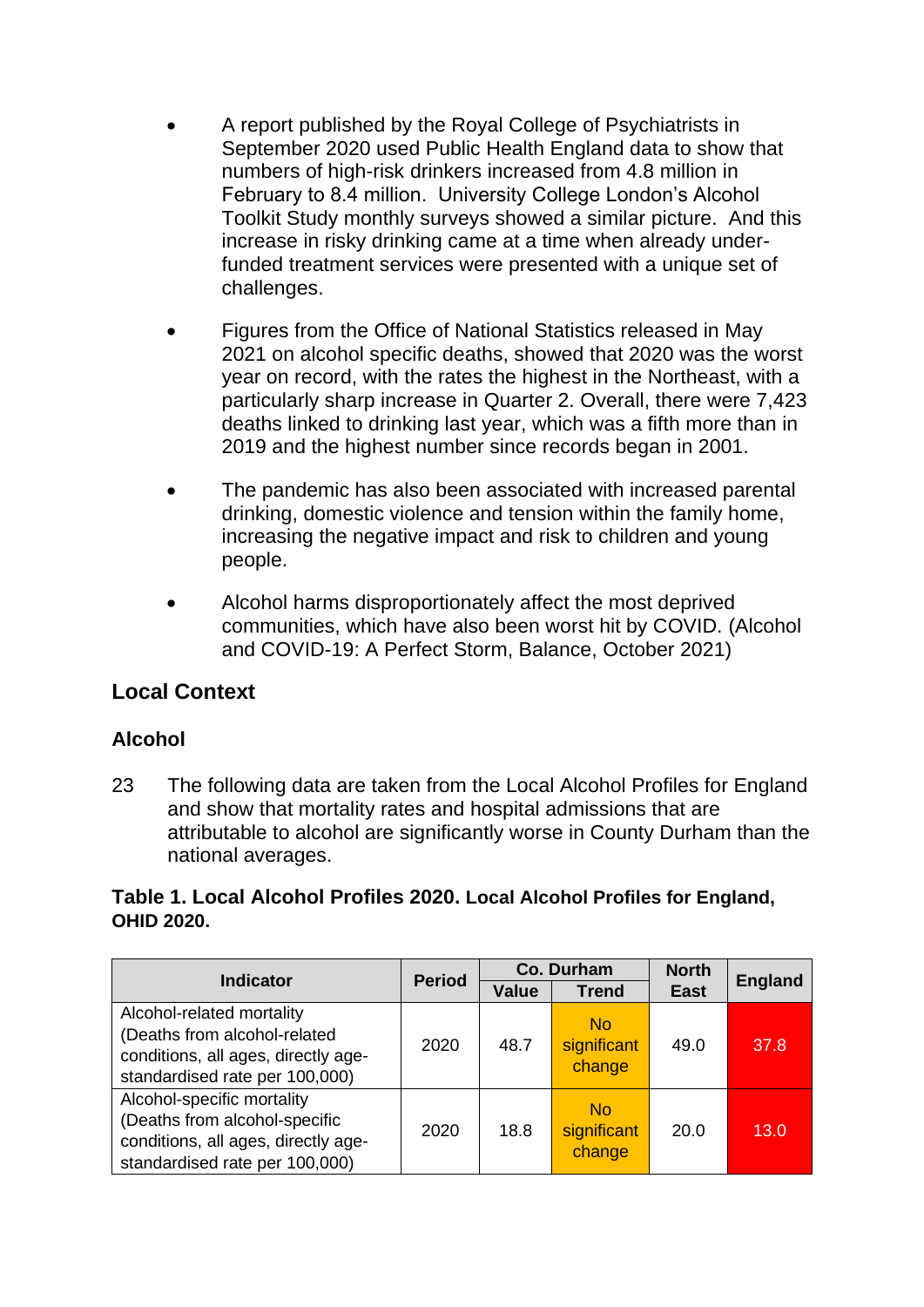| Admission episodes for alcohol-<br>related conditions [Narrow]<br>(Hospital admissions where the<br>primary diagnosis (main reason for<br>admission) is an alcohol-related<br>condition, directly age standardised<br>rate per 100,000)                                                              | 2020/21 | 532   | <b>No</b><br>significant<br>change    | 650   | 456   |
|------------------------------------------------------------------------------------------------------------------------------------------------------------------------------------------------------------------------------------------------------------------------------------------------------|---------|-------|---------------------------------------|-------|-------|
| Admission episodes for alcohol-<br>related conditions [Broad]<br>(Hospital admissions where either<br>the primary diagnosis (main reason<br>for admission) or one of the<br>secondary (contributory) diagnoses<br>is an alcohol-related condition,<br>directly age standardised rate per<br>100,000) | 2020/21 | 1,646 | <b>No</b><br>significant<br>change    | 1,979 | 1,500 |
| Admission episodes for alcohol-<br>specific conditions<br>(Admissions to hospital where the<br>primary diagnosis or any of the<br>secondary diagnoses are an<br>alcohol-specific (wholly attributable)<br>condition, directly age standardised<br>rate per 100,000)                                  | 2020/21 | 725   | Increasing<br>and<br>getting<br>worse | 904   | 587   |

24 The following table shows the estimated numbers of people with alcohol dependence in County Durham and the rate of unmet need. The prevalence estimate gives an indication of the number of adults in the local area that are in need of specialist alcohol treatment and the rate of unmet need gives the proportion of those not currently in treatment.

### **Table 2. Estimated numbers of people with alcohol dependence in County Durham and the rate of unmet need. Commissioning Support Pack: 2022-23: Key Data, produced by OHID.**

| <b>Substance</b> | Local<br>estimate | Rate per<br>1.000<br>population | <b>Unmet</b><br>need | 95% Lower<br><b>Confidence</b><br>Limit | 95% Upper<br><b>Confidence</b><br>Limit |
|------------------|-------------------|---------------------------------|----------------------|-----------------------------------------|-----------------------------------------|
| Alcohol          | 7,092             | 16.7                            | 81%                  | 76%                                     | 85%                                     |

25 Balance's latest Public Perceptions Survey was carried out in February 2022 to explore behaviour and attitudes towards drinking and alcoholrelated policies. Key conclusions from the survey are as follows:

There was a significant increase in increasing and higher risk (IHR) drinkers when compared to the previous survey in 2020, with men and 35–54-year-olds disproportionately likely to drink at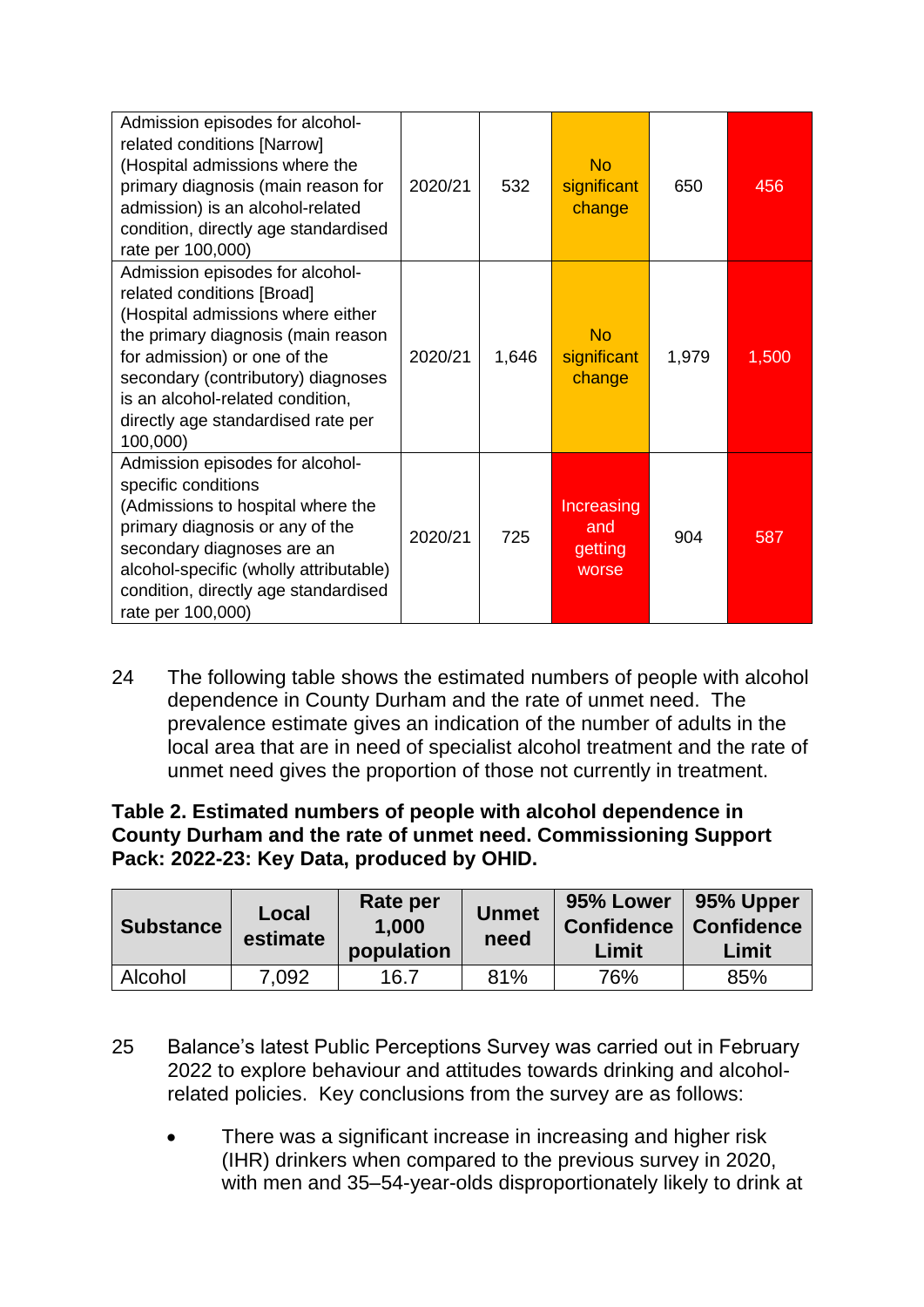these levels – 47% of the Northeast population now drink at IHR levels, up from 40% in 2020.

- There was a corresponding increase in binge drinking, and the proportion who feel they don't drink responsibly.
- However, half of IHR drinkers are taking action to manage their consumption of alcohol. Alcohol free days are the main approach – health and fitness top the list of drivers to reduce consumption.
- Approaching half drink alcohol free products. Reduction of alcohol intake is a key reason for doing so.
- The impacts of the pandemic are still being seen although drinkers are equally likely to be drinking more or less than before the pandemic, it is IHR drinkers who are more likely to have increased consumption and to be drinking more at home.
- Half of those drinking more these days say they got into the habit over lockdown, but there are indications of the impact of mental health issues, with significant minorities drinking to relax; to cope with stress and anxiety; and because they are lonely.
- The impact of alcohol on society is recognised by the large majority, with antisocial behaviour, drug-taking and drunkenness topping the list of problems.
- Support for minimum unit pricing has fallen this year. Support for a number of labelling initiatives remains high.
- Over a third feel they are at some risk of developing cancer as a result of the amount of alcohol they currently drink, and around one quarter feel their alcohol consumption brings with it the risk of alcohol related illness, or harm to physical or mental health.

# **Drugs**

26 The following chart shows the longer-term trend for deaths from drug misuse and illustrates that the gap is widening between the rate in County Durham and that seen nationally. Opiate overdose remains the highest cause for substance misuse related deaths, however Cocaine use has been identified as a growing issue for County Durham which is used mainly in conjunction with alcohol.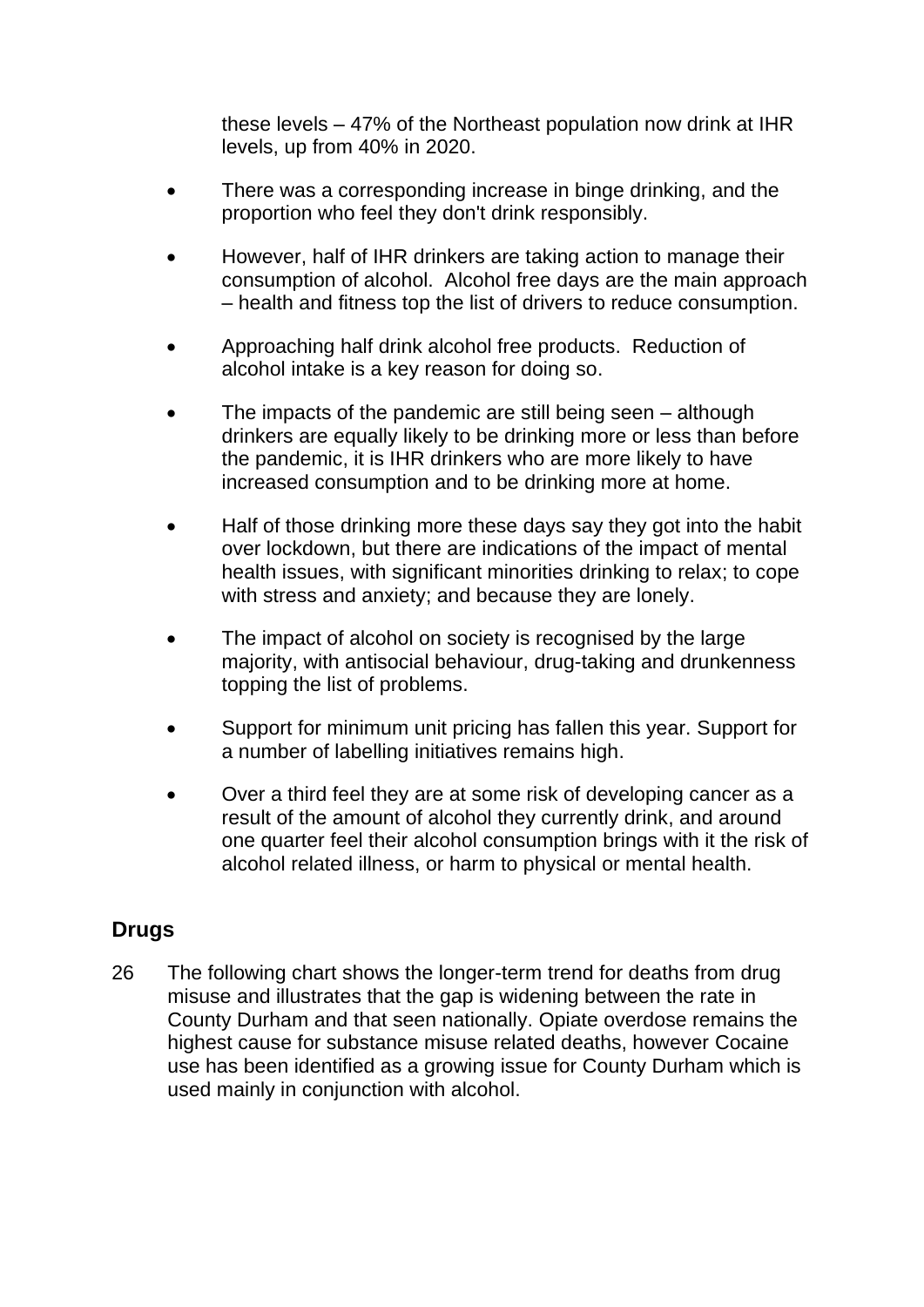### **Table 3. Substance Misuse Related Death Rate in England and County Durham. Public Health Outcomes Framework, 2019.**



C19d - Deaths from drug misuse for County Durham

**Opiates** 

27 The following table shows the estimated numbers of opiate and/or crack users (OCUs) in County Durham and rates of unmet need. Collectively, they have a significant impact on crime, unemployment, safeguarding children and long-term benefit reliance. These prevalence estimates give an indication of the numbers of OCUs in the local area that are in need of specialist treatment and the rate of unmet need gives the proportion of those not currently in treatment.

| Commissioning Support Pack: 2022-23: Key Data, produced by OHID. |                   |                                 |                                         |                                         |                      |  |  |  |  |  |
|------------------------------------------------------------------|-------------------|---------------------------------|-----------------------------------------|-----------------------------------------|----------------------|--|--|--|--|--|
| <b>Substance</b>                                                 | Local<br>estimate | Rate per<br>1,000<br>population | 95% Lower<br><b>Confidence</b><br>Limit | 95% Upper<br><b>Confidence</b><br>Limit | <b>Unmet</b><br>need |  |  |  |  |  |
| Crack                                                            | 884               | 27                              | 0.9                                     | 4.3                                     | 74%                  |  |  |  |  |  |
| <b>Opiates</b>                                                   | 2,227             | 6.2                             | 6.7                                     | 7.5                                     | 47%                  |  |  |  |  |  |

 $\frac{35}{2}$  2,838 8.5 7.7 9.5 35%

### **Table 4. Unmet Needs for Opiate and Crack Users. Adult Drug Commissioning Support Pack: 2022-23: Key Data, produced by OHID.**

The following data is taken from the Public Health Outcomes Framework show successful completions for drug and alcohol treatment i.e. service users who left drug or alcohol treatment successfully, free of the substance of dependence, and who do not then re-present to treatment again within 6 months. Once engaged in treatment, outcomes for Successful Completions for

SOURCE: Public Health Outcomes Framework, OHID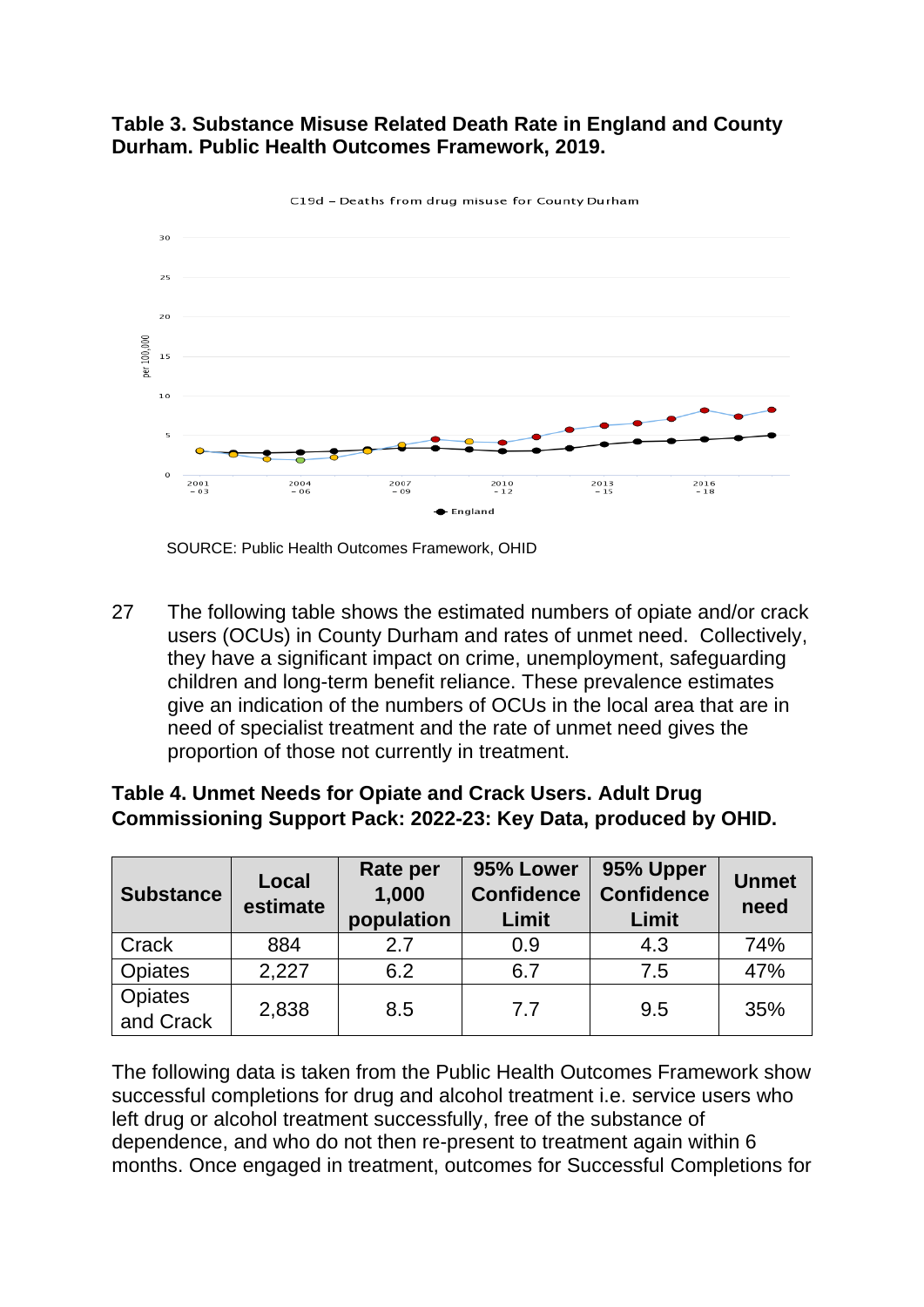opiates and non-opiates in County Durham remain higher that the Northeast and national rates, with alcohol only 0.7% less than national outcome rates.

| Table 5. Successful Completions for Drug Treatment, Public Health |  |
|-------------------------------------------------------------------|--|
| <b>Outcomes Framework. OHID, 2020.</b>                            |  |

|                                                                                                            | Co. Durham<br><b>Period</b><br><b>Indicator</b> |              |                                         |             | <b>England</b> |  |
|------------------------------------------------------------------------------------------------------------|-------------------------------------------------|--------------|-----------------------------------------|-------------|----------------|--|
|                                                                                                            |                                                 | <b>Value</b> | <b>Trend</b>                            | <b>East</b> |                |  |
| Successful completion of drug<br>treatment - opiate users                                                  | 2020                                            | 5.5%         | N <sub>0</sub><br>significant<br>change | 3.3%        |                |  |
| Successful completion of drug<br>treatment - non-opiate users                                              | 2020                                            | 38.1%        | No.<br>significant<br>change            | 30.0%       | 33.0%          |  |
| Successful completion of alcohol<br>treatment                                                              | 2020                                            | 34.6%        | N <sub>0</sub><br>significant<br>change | 30.7%       | 35.3%          |  |
| Deaths from drug misuse<br>(Age-standardised mortality rate<br>from drug misuse per 100,000<br>population) | 2018-<br>8.3<br>20                              |              | N/A                                     | 9.9         | 5.0            |  |

# **Alcohol and Drugs Harm Reduction Group Update**

- 28 The County Durham Alcohol and Drugs Harm Reduction Plan on a Page (POP) 2021-2025 has been refreshed and aligned to the Safer Durham Partnership plan 2021-25 (see Appendix 2) 61 of the 86 actions from the 2020/21 action plan have been completed and 25 are ongoing. New programmes of work from all partners on the group have also been included. The action plan is a collaborative multi-agency document that is updated quarterly and provides the group with clear objectives.
- 29 A review of the Alcohol Declaration for the county has been undertaken in Quarter 1 2022/23 with sign off expected by the ADHRG in June 2022.

# **Campaign Update**

# **Media and Communications**

30 In response to the impact Covid has had on in increasing alcohol consumption, Public Health and DCC Communications team continue to work closely together supporting wider stakeholder engagement to promote alcohol harm reduction campaigns developed by Balance. Durham supported and localised the "Alcohol Causes Cancer" campaign against the backdrop of increased alcohol consumption during the pandemic. The amplification of the campaign included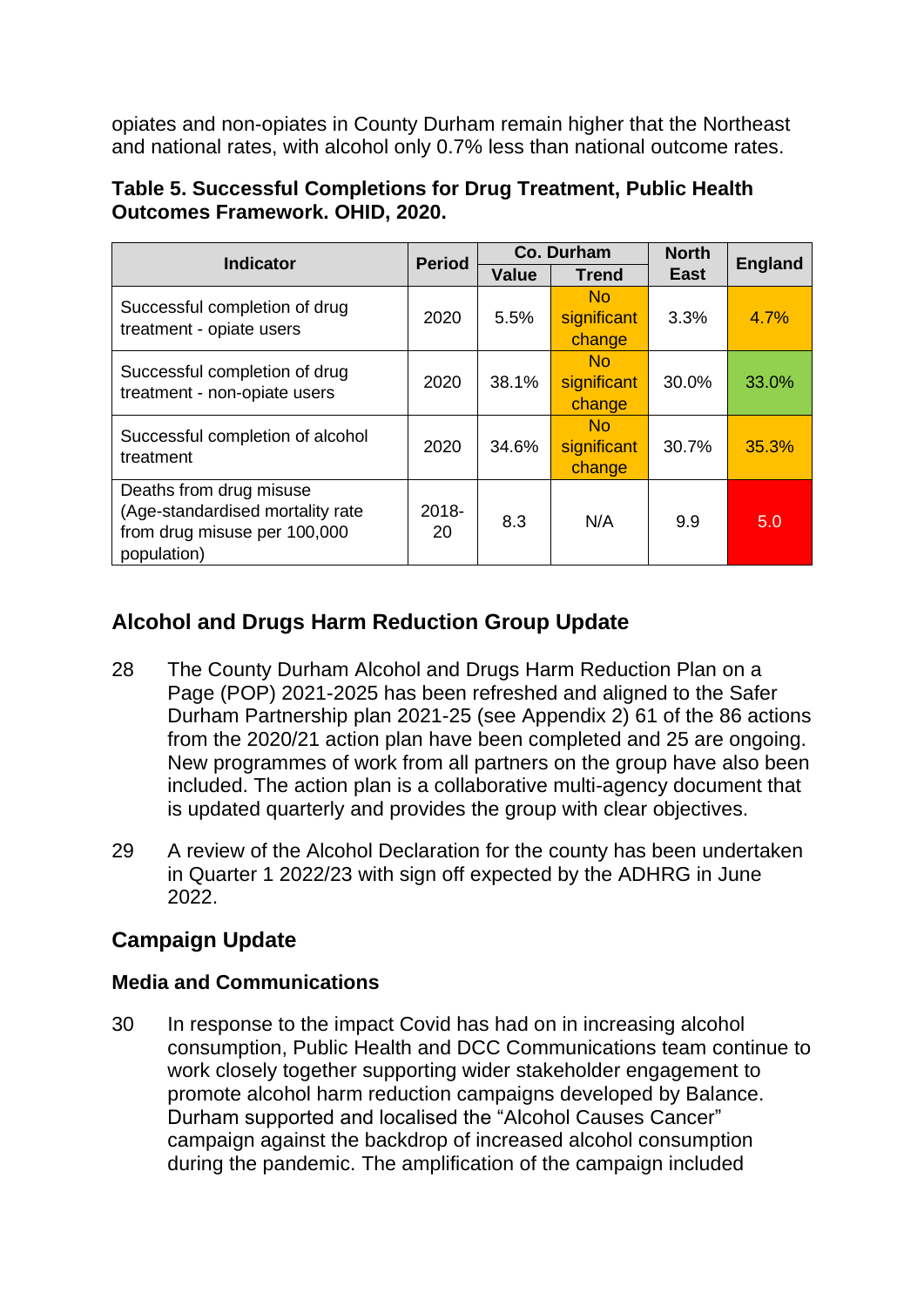embedding QR code linking to the Drug and Alcohol Recovery Service (DARS) DrinkCoach app and clear DARS contact details. Social marketing included, flyers, ad shells, digital totems, bus sideliners and social media.

31 The DrinkCoach app is an online self-audit tool that people could complete to ascertain the extent of their alcohol intake. The outcome score denoted the advice they received around managing their drink problem. The tool also included the facility to book an appointment with the service. Over 4,700 have people used the tool and the service has seen an increase in adults aged 45+ accessing the service for treatment.

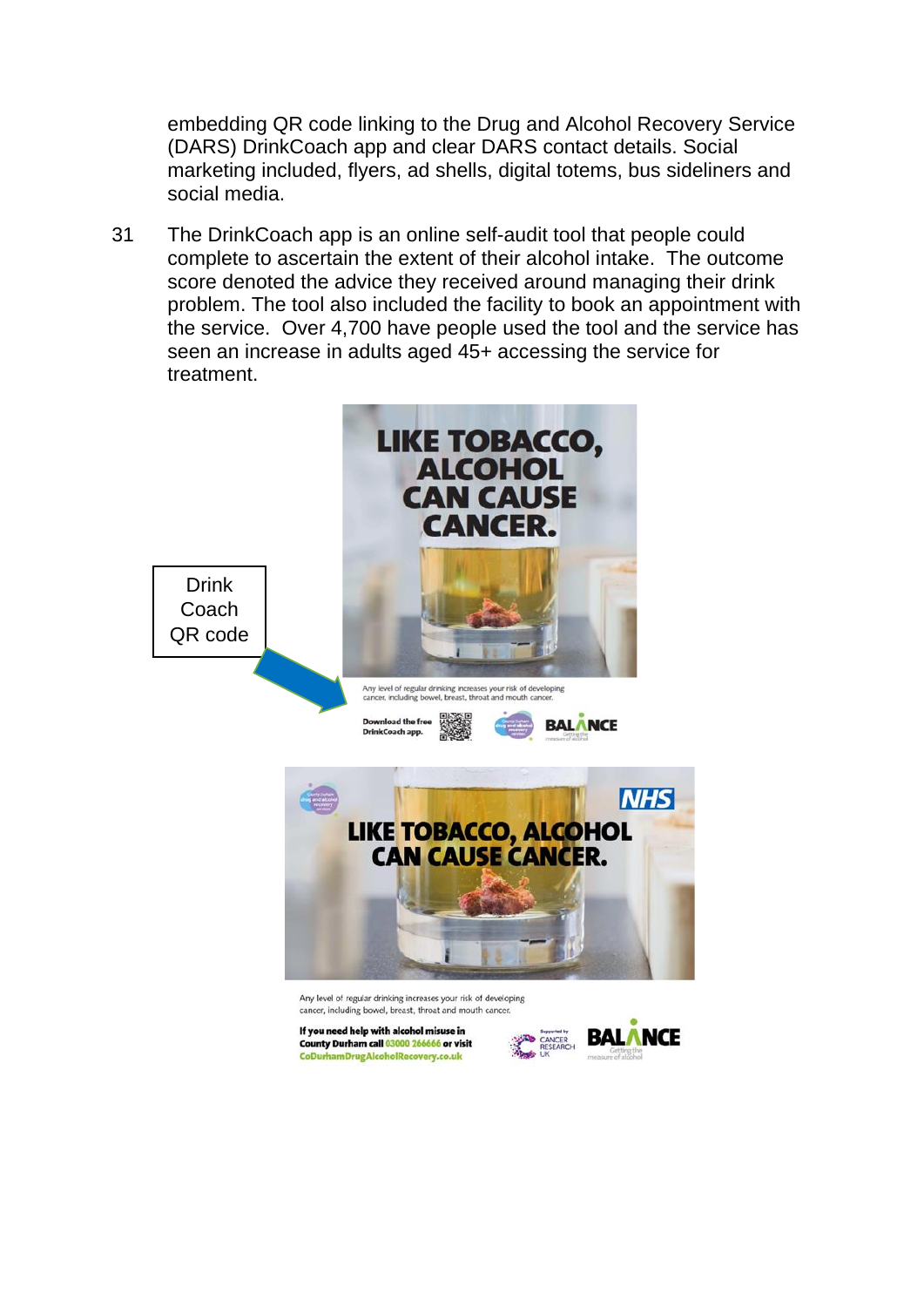



Reduce your risk. Reducemyrisk.tv

- 32 During the Covid pandemic, it is likely that the visibility of off-sales alcohol in the home has increased for young people. Many children in the North-East are growing up in an environment where alcohol is everpresent and always available. Some children do choose not to drink alcohol however many do consume alcohol weekly which leaves them exposed to short- and long-term risks.
- 33 Balance's **"What's the harm?"** campaign is aimed at helping North-East parents to understand Chief Medical Officer guidance around children and alcohol helping to de-normalize the visibility of alcohol intake in front of children.



#### Like tobacco, alcohol is harmful.

We now know just how harmful alcohol before 18 can be. It can affect your child's developing brain, cause physical and mental health problems, and make them more likely to become a heavy drinker when they are older.

Find out what every parent needs to know about drinking before 18 at whatstheharm.co.uk



34 This campaign key messages highlight how alcohol consumption before age 18 can harm the developing body and brain, raise depression and anxiety and lead to risk taking behaviour. Public Health have continued to support the County Durham licencing team in the approach to working with the local community. An example being engaging with retailers who promote the campaign and display the **What's the Harm** resources.

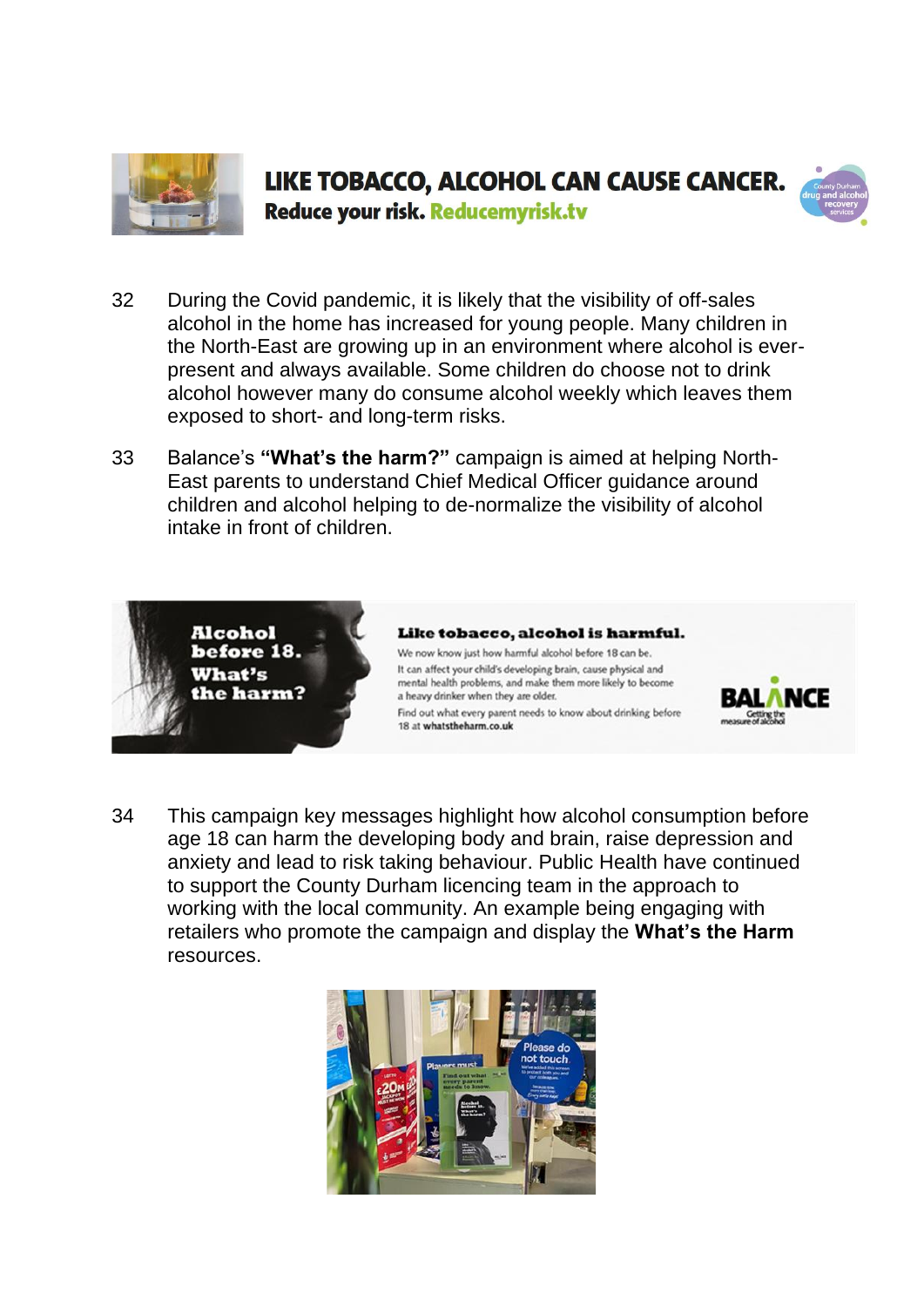35 A partnership approach responding to heightened media interest in drug spiking was also implemented in 2021/22. Public Health, DARS, Consumer Protection, Durham Constabulary and Durham University, including members of the Student Union; all worked to develop a campaign aimed at raising awareness of the dangers of drug and alcohol spiking within the night-time economy. Staff including door staff from pubs, clubs, restaurants, and bars were all trained to spot the signs of people under the influence and given support information about how to respond.

### **Drug and Alcohol Recovery Service (DARS) Update**

- 36 In 2014/15, a review of drug and alcohol services in County Durham was undertaken to transition a model of 23 providers to one integrated service. In April 2015, Lifeline commenced as the provider of the drug and alcohol service, with a subcontract arrangement with Tees, Esk and Wear Valley NHS Foundation Trust for clinical delivery. In June 2017, Lifeline went into administration and the contract was novated to the national charity Change, Grow, Live (CGL).
- 37 Following a procurement exercise in 2017, the current contract for the Drug and Alcohol Recovery Service (DARS) was awarded to Humankind, as the lead provider, with Spectrum providing clinical interventions and The Basement Project implementing the recovery and community elements of the service. The contract commenced 1 February 2018.
- 38 There was therefore quite a period of instability from 2015 to 2017, with some staff being employed by up to three providers during this time. CQC then carried out an inspection of the DARS in October 2018, which was only seven months after the establishment of the new service by Humankind. The DARS was rated as 'Requires Improvement.' Humankind implemented an action plan, which addressed the issues identified by CQC. A further inspection was expected in March 2020, however, this was delayed due to the COVID-19 outbreak.

# **CQC Inspection Outcome**

39 The CQC re inspected the DARS in February 2022, finding the service has made widespread improvements and has been rated outstanding. The DARS engages children, young people, adults with alcohol and drug misuse issues and their carers, all of which are benefitting from outstanding care.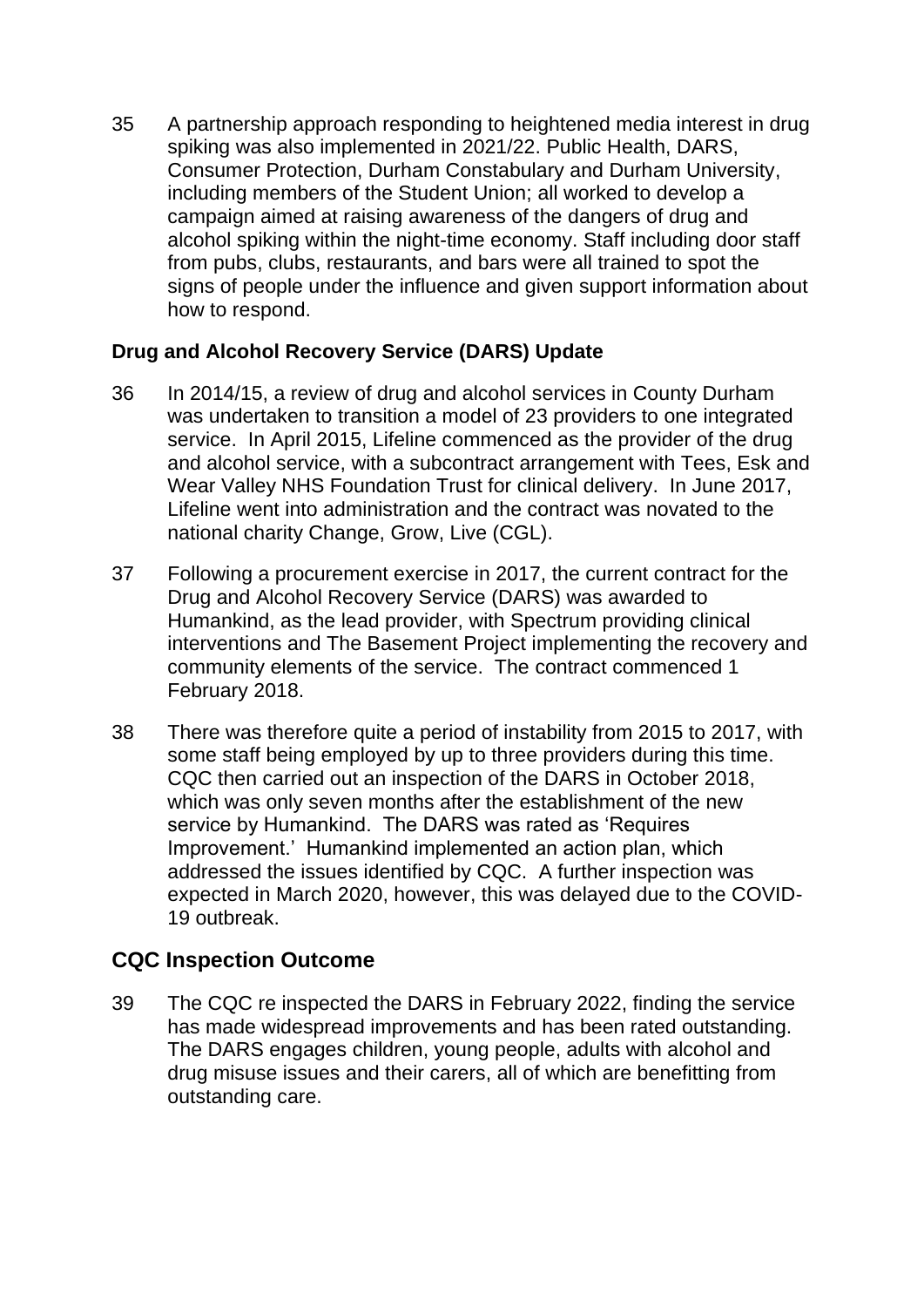40 Following the inspection, the service was rated outstanding overall and for being caring and responsive. It was rated good for being safe, wellled and effective.

|                 | <b>Overall rating</b>       | 2  | Outstanding | 3<br>4   |
|-----------------|-----------------------------|----|-------------|----------|
| 5               | Are services safe?          | 6  | Good        | 8        |
| 9<br>effective? | Are services                | 10 | Good        | 11<br>12 |
| 13              | Are services caring?        | 14 | Outstanding | 15<br>16 |
| 17              | Are services<br>responsive? | 18 | Outstanding | 19<br>20 |
| 21<br>led?      | Are services well-          | 22 | Good        | 23<br>24 |

#### **Table 5: County Durham DARS CQC Inspection Outcomes**

- 41 CQC identified the following areas of outstanding practice:
	- Feedback from people who use the service, those who were close to them and stakeholders was continually positive about the way staff treated them. People thought that staff went the extra mile and their care and support exceeded their expectations. Clients told CQC staff were 'amazing' or 'fantastic', 'they couldn't thank them enough', and they trusted staff at the service.
	- Staff were highly motivated and inspired to offer care that was kind and promoted people's dignity. Relationships between people who used the service, those close to them and staff were strong, caring, respectful and supportive. These relationships were highly valued by staff and promoted by leaders.
	- Staff always empowered people who used the service to have a voice and to realise their potential.
	- The service had purchased a mobile public health facility to facilitate triage and meet the needs of people who lived in rural areas and had complex needs.
	- Staff within the service were proactive in recognising and addressing issues facing clients within the community. Staff went above and beyond in their efforts to support clients. For example, staff provided clients with sexual health support which included issuing condoms to promote safe sex. They recognised the financial pressures clients were under and offered free sanitary items to combat period poverty.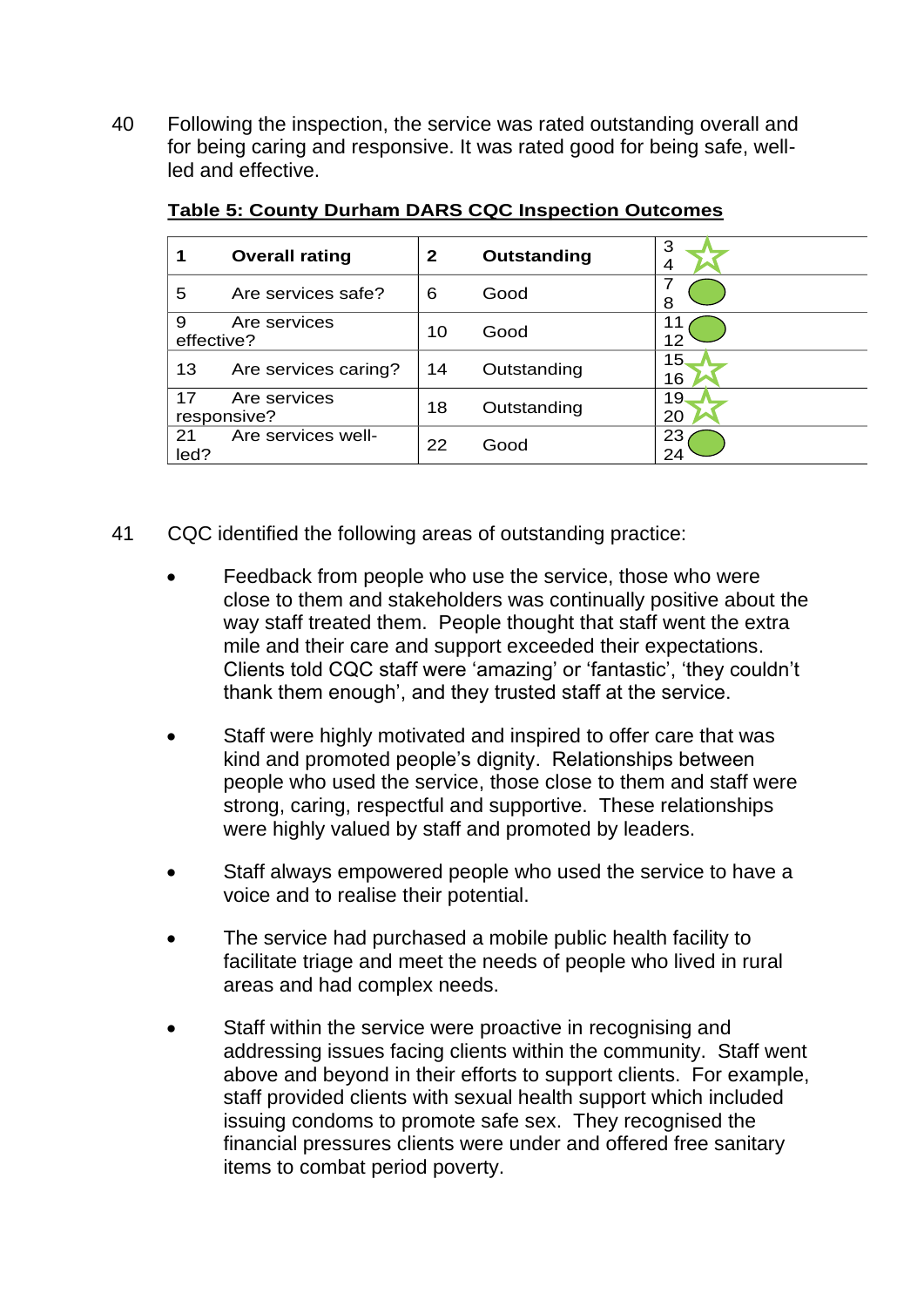- Staff did sweeps to locate any rough sleepers and supported them by booking COVID-19 vaccination appointments at suitable venues for them; providing them with clothing, toiletries, showering and laundry facilities and helping them to find housing accommodation.Humankind had completed a series of 'Alcohol Round Tables' of which the County Durham service contributed to refresh its approach to alcohol interventions. The aim was to have a core alcohol model which was consistent throughout the organisation, with local variations if needed to best serve the local population or to adhere to specific commissioning requirements. The new model was developed in draft pending a consultation with clients.
- 42 Leaders had an inspiring shared purpose and strived to deliver and motivate staff to succeed. They had embedded and promoted a culture in which the focus was on a positive client experience and in which staff felt motivated to deliver high quality care and treatment.
- 43 There were high levels of satisfaction across all staff. Staff felt respected, supported and valued. They felt proud, positive, satisfied, part of the organisation's future direction and spoke highly of the service's culture. Throughout the inspection, CQC noticed that staff were smiling and heard laughter when staff members were in conversation with their peers and managers, which evidenced there was a happy and positive culture within the service.
- 44 Seven clients told CQC they had either not been offered a copy of their care plan or could not recall being offered it and CQC also noted that two client's care records did not indicate if they had been offered a copy of their care plan. As a result, the only area for improvement identified by CQC was that the service should ensure that all clients are offered a copy of their care plan and that the client's decision as to whether or not to accept it is always recorded within the client's care record.

# **Horden Recovery Centre**

- 45 The Drug and Alcohol Recovery Service (DARS) vacated Ridgemount House in Peterlee as the established recovery centre in east Durham in March 2020. This action was taken due to the dilapidated state of the building, deeming it unsuitable for the safety of staff and service users and ongoing issues with the landlord.
- 46 The DARS now provides direct services for substance misusers from Peterlee Health Centre and Seaham Primary Care Health Centre as part of the services outreach provision.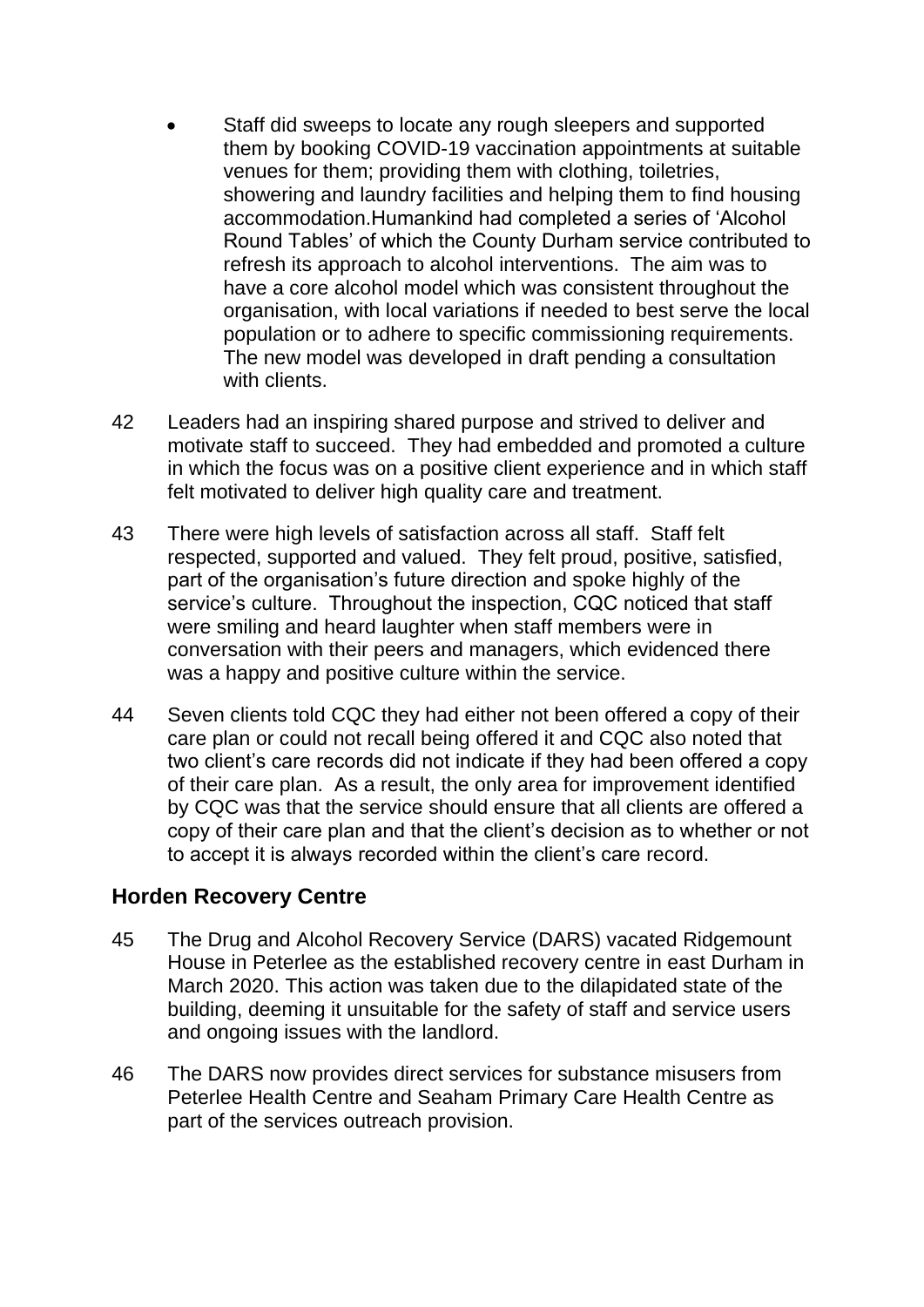- 47 After a segmentation process to look at the needs of clients in east Durham two-thirds of opiate users in east Durham were found to reside in Horden. Capital funding was sourced to directly into the area services directly in the area, reducing travel time to Peterlee. A building previously used as a resource centre has been refurbished to become a Recovery Centre and is now affiliated with the Horden Together programme. This activity will support those with multiple vulnerabilities, helping to reduce the harms from drugs and alcohol to individuals, families and the local community.
- 48 All other DARS service delivery activity has been maintained from the staff bases in Whinney Hill, Durham City; Saddler House, Bishop Auckland and Eden House, Consett providing support for women-only services. Outreach provision continues to be delivered as part of a successful hybrid model with many service users preferring to access to their recovery worker via online and with telephone support.

### **Supplementary Substance Misuse Treatment and Recovery Grant (SSMTR)**

- 49 In 2020, Dame Carol Black was commissioned by the Home Office and the Department of Health and Social Care to undertake a 2-part independent review of drugs, to inform the government's thinking on what more can be done to tackle the harm that drugs cause.
- 50 Part one of the review provided a detailed analysis of the challenges posed by drug supply and demand, including the ways in which drugs fuel serious violence. Part 2 was published on the 8 July 2021 and focused on drug treatment, recovery and prevention. [https://www.gov.uk/government/publications/independent-review-of](https://www.gov.uk/government/publications/independent-review-of-drugs-by-dame-carol-black-government-response)[drugs-by-dame-carol-black-government-response](https://www.gov.uk/government/publications/independent-review-of-drugs-by-dame-carol-black-government-response)
- 51 The report's aim is to make sure that vulnerable people with substance misuse problems get the recovery support they need based in the community and in prison setting. There were 32 recommendations for change made across various government departments and other organisations, to improve the effectiveness of drug prevention and treatment and to help more people recover from dependence.
- 52 On the 15<sup>th</sup> February 2022, The Office for Health Improvement and Disparities (OHID – formally Public Health England) informed Local Authorities of their intention to award indicative sums of additional funding to support the recommended improvements in treatment services made by Dame Carol Black.
- 53 The award is part of the Section 31 Grant being used to support the improvements in substance misuse services described in the From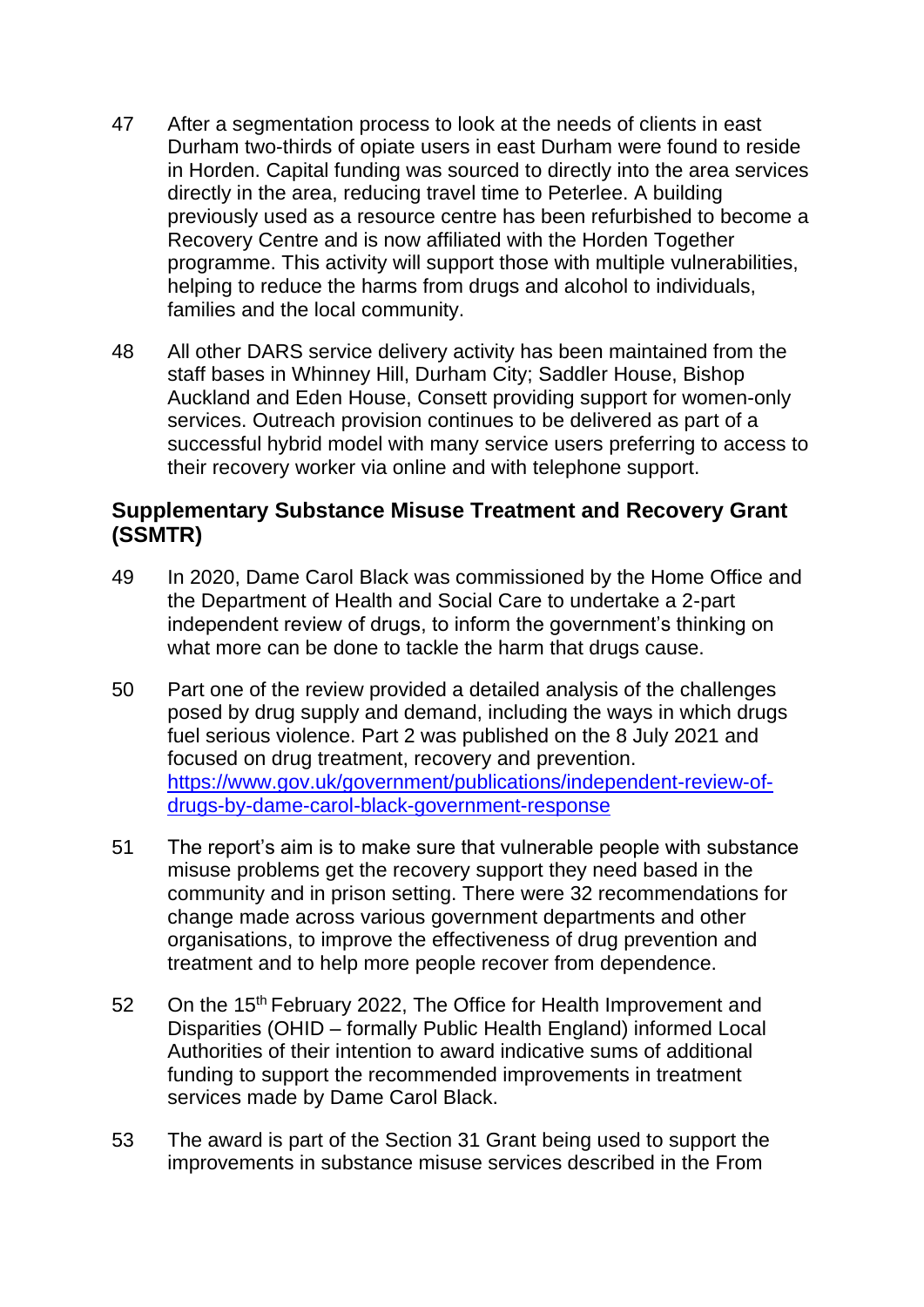Harm to Hope: a 10-year drugs plan, published in December 2021. The funding builds on an initial allocation of funding that was given in 2021/22 referred to as the Universal Grant.

- 54 The current Universal Grant funding will be replaced by the new drug funding named Supplementary Substance Misuse Treatment and Recovery Grant (SSMTR). Allocations have been confirmed for 2022/23, with indicative amounts shared for 2023/25 still being subject to Departmental and HM Treasury approvals.
- 55 The new Drugs Plan outlines the government's intention to give every local authority at least as much additional funding as last year and build on this in a phased way through enhanced funding for up to 50 areas starting in 2022/23, with another 50 areas receiving enhanced funding in 2023/24 and the remaining areas starting in 2024/25. County Durham has been given enhanced funding within the first round starting from 2022/23.

| <b>Timeline</b>         | <b>Supplemental funding for substance misuse</b><br>treatment and recovery |
|-------------------------|----------------------------------------------------------------------------|
| 2022/23 (now confirmed) | £1,452,381                                                                 |
| 2023/24                 | £2,379,710                                                                 |
| 2024/25                 | £4,593,370                                                                 |

### **Table 6. Indicative SSMTR Funding Allocations for County Durham**

- 56 The SSMTR funding compliments other funding given to County Durham by OHID to enhance drug and alcohol treatment for 2022/25 including:
	- **The Inpatient Detoxification Grant** awarded to the LA4 Consortia, which is led by County Durham and will include extra funding allocations from Gateshead, South Tyneside and Sunderland.
	- **Rough Sleeping Drug and Alcohol Treatment Grant** confirmation has been received for the continuation of funding to improve treatment for people who sleep rough or are at risk of sleeping rough.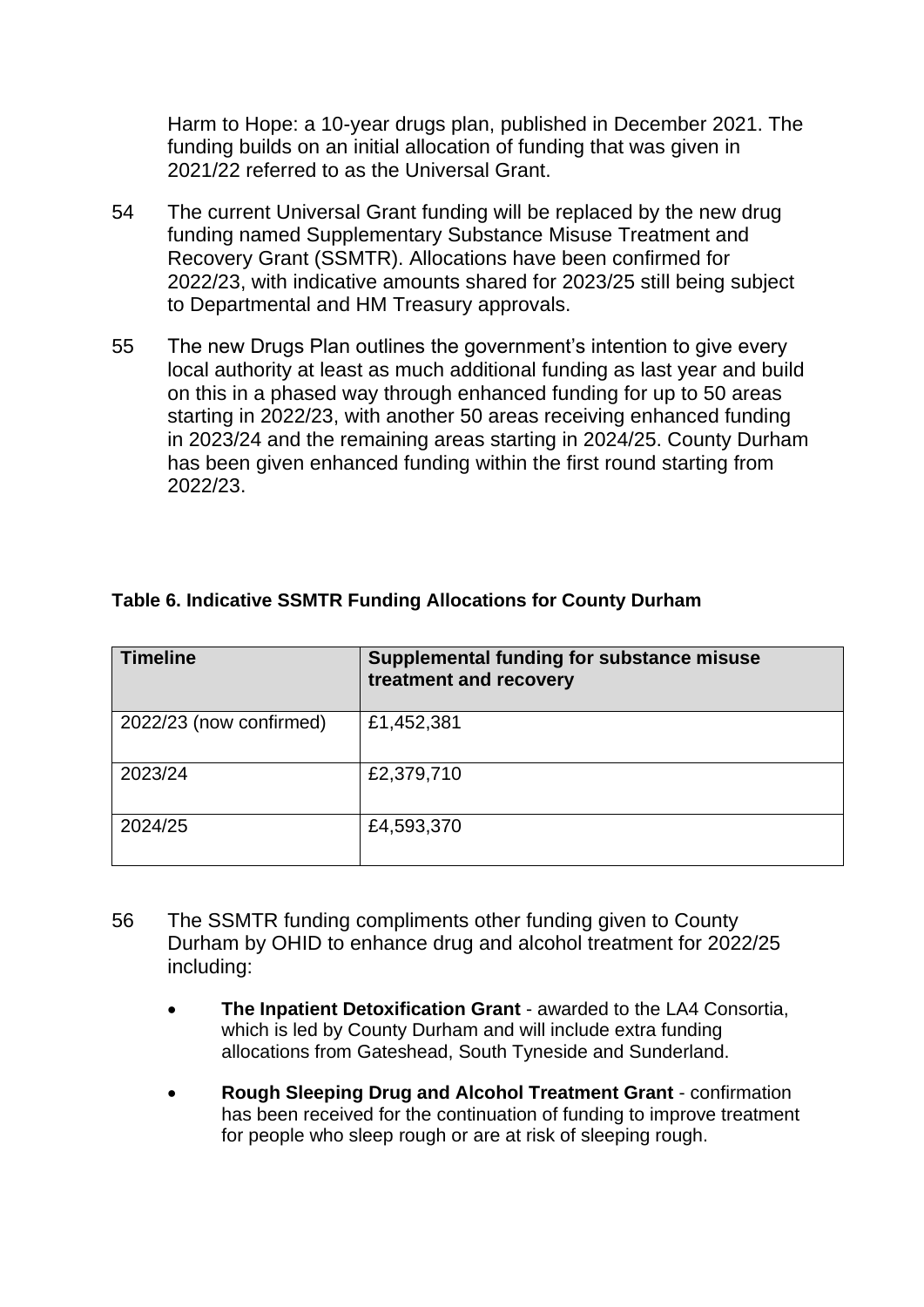• **Individual Placement support** – given to enhance employability outcomes for Drug and Alcohol Recovery Service (DARS) clients

# **Table 7. Drug and Alcohol funding timelines**

| Drug and Alcohol Funding and Timelines                                         |  |         |  |  |         |                                              |  |         |  |  |  |         |  |  |  |  |
|--------------------------------------------------------------------------------|--|---------|--|--|---------|----------------------------------------------|--|---------|--|--|--|---------|--|--|--|--|
| <b>Funding</b>                                                                 |  | 2021/22 |  |  | 2022/23 |                                              |  | 2023/24 |  |  |  | 2024/25 |  |  |  |  |
|                                                                                |  |         |  |  |         | 02 03 04 01 02 03 04 01 02 03 04 01 02 03 04 |  |         |  |  |  |         |  |  |  |  |
| Core Drug and Alcohol Recovery Service -<br>(funded from Public Health Grant)  |  |         |  |  |         |                                              |  |         |  |  |  |         |  |  |  |  |
| <b>Universal Drug Treatment Grant</b>                                          |  |         |  |  |         |                                              |  |         |  |  |  |         |  |  |  |  |
| Rough Sleeping Drug and Alcohol<br><b>Treatment Grant (RSDATG)</b>             |  |         |  |  |         |                                              |  |         |  |  |  |         |  |  |  |  |
| Inpatient Detox                                                                |  |         |  |  |         |                                              |  |         |  |  |  |         |  |  |  |  |
| Individual placement support                                                   |  |         |  |  |         |                                              |  |         |  |  |  |         |  |  |  |  |
| <b>Supplementary Substance Misuse</b><br>Treatment and Recovery Grant (SSMTRG) |  |         |  |  |         |                                              |  |         |  |  |  |         |  |  |  |  |
| <b>SSMTRG</b> - Indicative amount                                              |  |         |  |  |         |                                              |  |         |  |  |  |         |  |  |  |  |
| <b>SSMTRG</b> - Indicative amount                                              |  |         |  |  |         |                                              |  |         |  |  |  |         |  |  |  |  |

# **Funding for County Durham**

- 57 The SSMTR funding for County Durham will enables the Alcohol and Drug Harm Reduction Strategy Group to implement a partnership approach to achieve the outcomes described in the new Drug Plan and Dame Carol Black's vision for drug treatment and recovery systems.
- 58 There is an expectation that a number of key strands from the Universal Grant Funding will need to be sustained from 2021/22. Funding will be allocated to maintain the Universal Grant workstream, with the remaining allocation of £774,000 in 2022/23 used to address priorities in the substance misuse system.
- 59 Plans submitted to OHID for the remaining allocation have been developed in consultation with a wide range of stakeholders including the Police and Crime Commissioner, the local health and social care system, probation, health and justice colleagues and will be based on the evidence of need. Plans were submitted to OHID on 25th May 2022.
- 60 Options were considered with the council's Procurement service to enable system-wide allocations for the spend resulting in the development of Tender documentation which has been added to the Northeast Procurement Organisation (NEPO) portal.
- 61 Partners were encouraged to develop costed project plan proposals for the 3-year period to utilise the funding available, however only 1-year's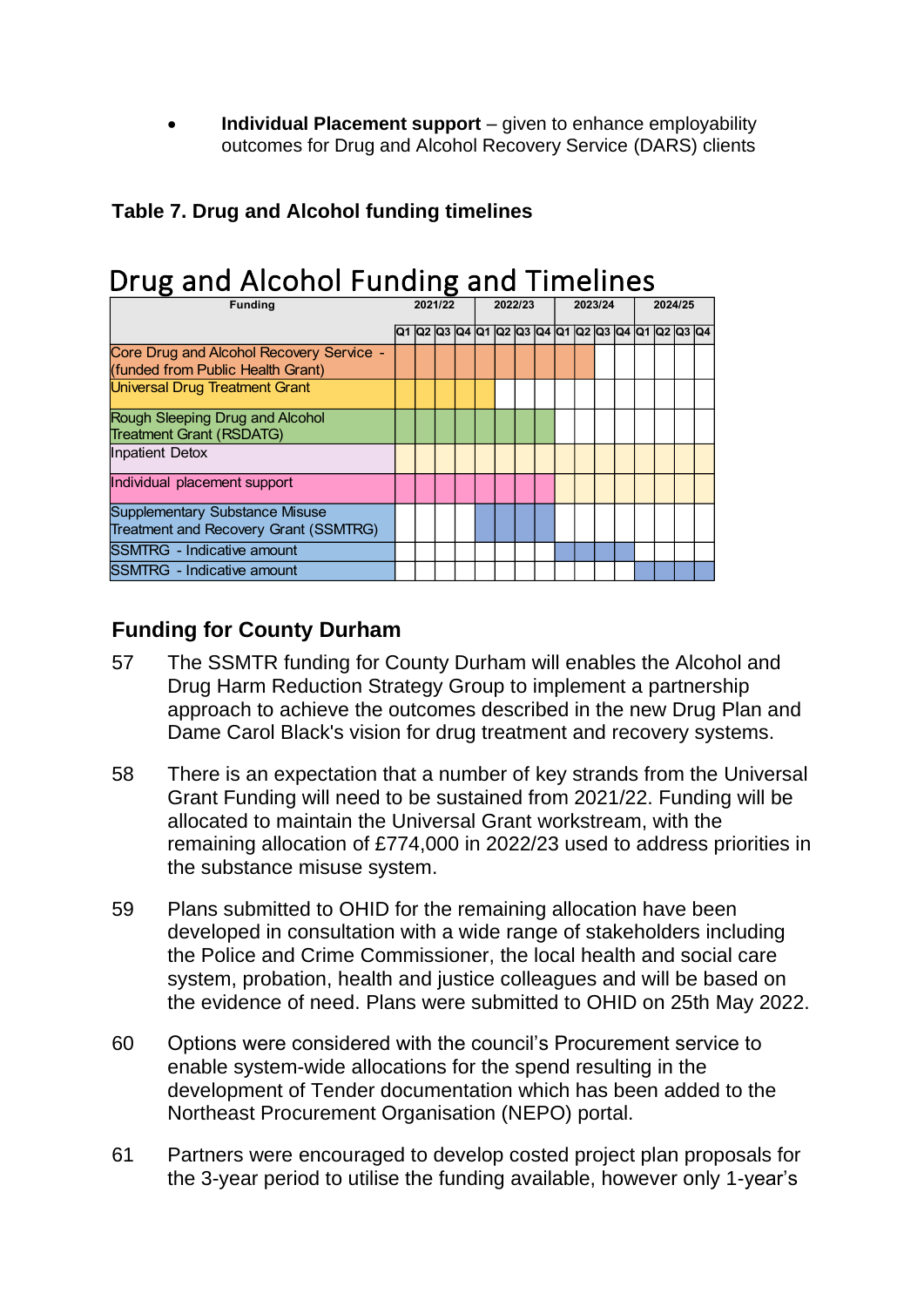funding has been confirmed. An evaluation panel reviewed all proposals together to ensure that this combined funding adds value to the whole system.

# **SSMTR Procurement Process Outcome**

- 62 A SSMTR Procurement Evaluation Board met on 19 and 20 May 2022 to assess the bids. Four bids were received from external providers and two business cases were received from internal partners from within Durham County Council, who were not required to submit proposals through the NEPO portal.
- 63 A provider who submitted a model with sub-contract arrangements for their bid was successfully chosen to be the benefactor of the SSMTR funding. Their proposals include a number of workstreams designed to address health inequalities by addressing identified local issues/unmet need and maximising opportunities for system-wide improvement.
- 64 The provider proposal includes plans for:
	- Reducing drug/alcohol-related deaths: recruiting a Vulnerable Persons Coordinator to embed our Mortality Risk Assessment tool to identify individuals at increased risk, manage a Vulnerable Persons Register and providing dedicated support to vulnerable groups.
	- Reducing alcohol-related mortality/alcohol-attributable hospital admissions: developing an Alcohol Care Team with University Hospital North Durham (UHND), providing enhanced alcohol support, increased community detox provision, prescribing and wraparound care.
	- Reducing antisocial behaviour/violence affecting communities: enhancing young people's criminal justice outreach and building on Alcohol Treatment Requirement (ATR)/Drug Rehabilitation Requirement (DRR) and prison pathways through our Prison Link/Pre-Sentence Worker roles. The availability of naloxone provision within communities will also be extended to reduce death by overdose.
	- Improving support for people with mental health needs: developing a Peer Support pathway and increasing engagement/targeted support, working collaboratively with Tees, Esk and Wear Valley NHS Foundation Trust (TEWV) to embed pathways.
	- Meeting unmet need amongst under-represented/under-served groups: targeted additional workforce/resources for outreach and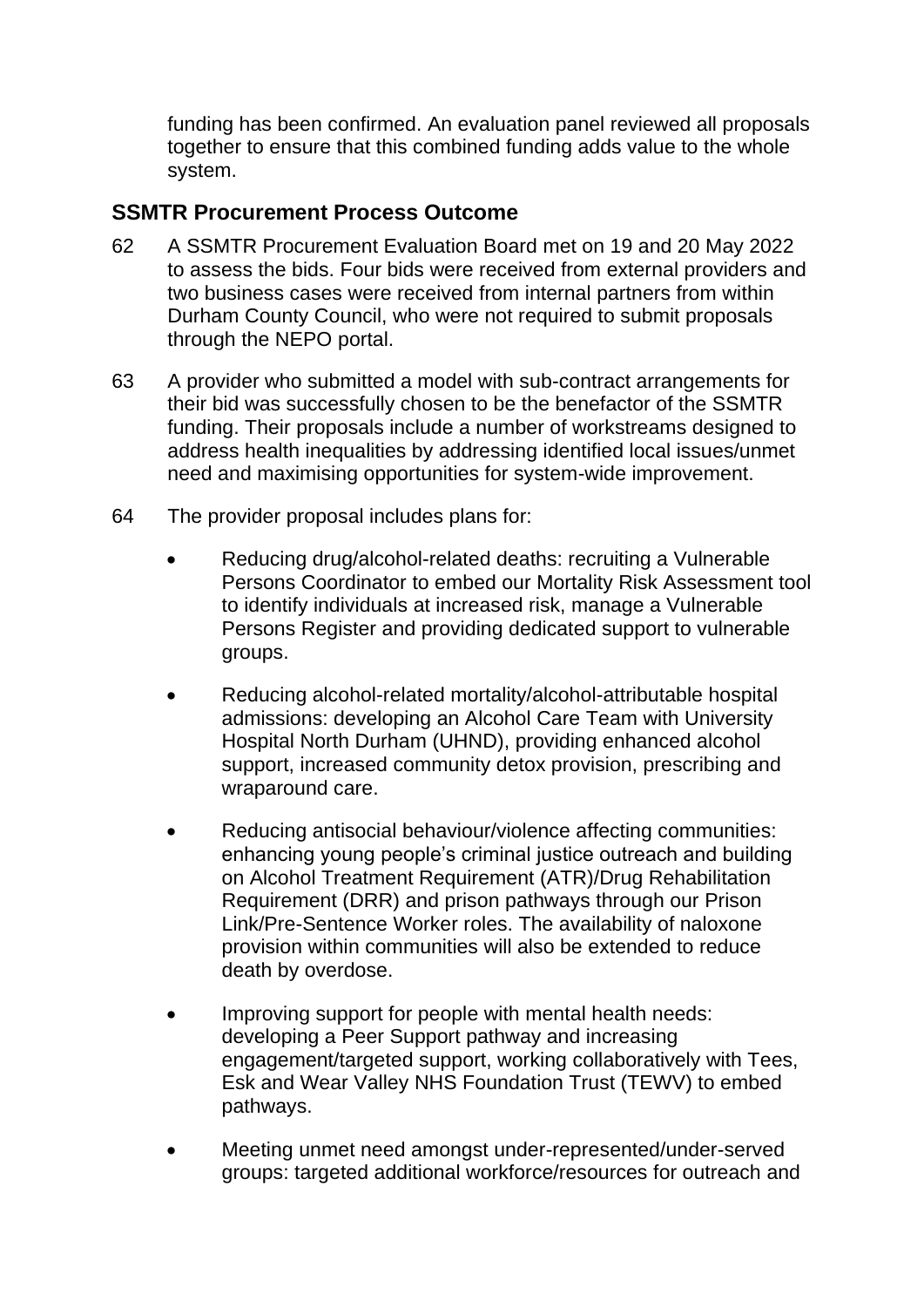dedicated pathways (e.g. tailored veteran's provision, increasing capacity/coverage within our Women's Recovery Academy Durham (WRAD)).

- Reducing drug/alcohol use and improving outcomes: maximising access/availability (place-based working/Making Every Contact Count (MECC) and Making Every Adult Matter (MEAM) approach) and increasing treatment capacity for adults/young people.
- 65 The two internal applications from Adult and Health Services were also granted "in principle," subject to OHID authorisation to help increase capacity within the adult social working team and the Youth Justice Service.
- 66 The programme plans are authorised by PHSMT and submitted to OHID on 25<sup>th</sup> May, the process to Contract Award will be progressed with the successful provider after confirmation of OHID's approval of the plans. Once agreed the contract will be formally awarded after 13 June 2022.

# **Consumer Protection and Licensing**

- 67 Alcohol is available 24 hours a day, 7 days a week, 365 days of the year. It is often sold in inappropriate and untraditional locations such as petrol stations and soft play areas and is highly accessible: services such as 'Dial-a-Drink' deliver alcohol straight to households at any time of the day or night. More people are choosing to consume alcohol at home, rather than in a more traditional setting like the pub.
- 68 There are over 9,000 premises licensed to sell alcohol in the North-East, giving the region one of the highest outlet densities in the country. Currently County Durham has 396 On Alcohol Sales Only premises/clubs and 542 Off Alcohol Sales Only premises and Durham Licencing team have acknowledged 167 Temporary Event Notices (TEN'S) TEN applications since 1st April 2021, for events held/due to be held between April 21 and December 21 and its estimated 98% will include alcohol sales.

# **Next steps**

69 The ADHRG will continue to work to implement the Plan on the Page Strategy and action plan to help reduce the negative impact of alcohol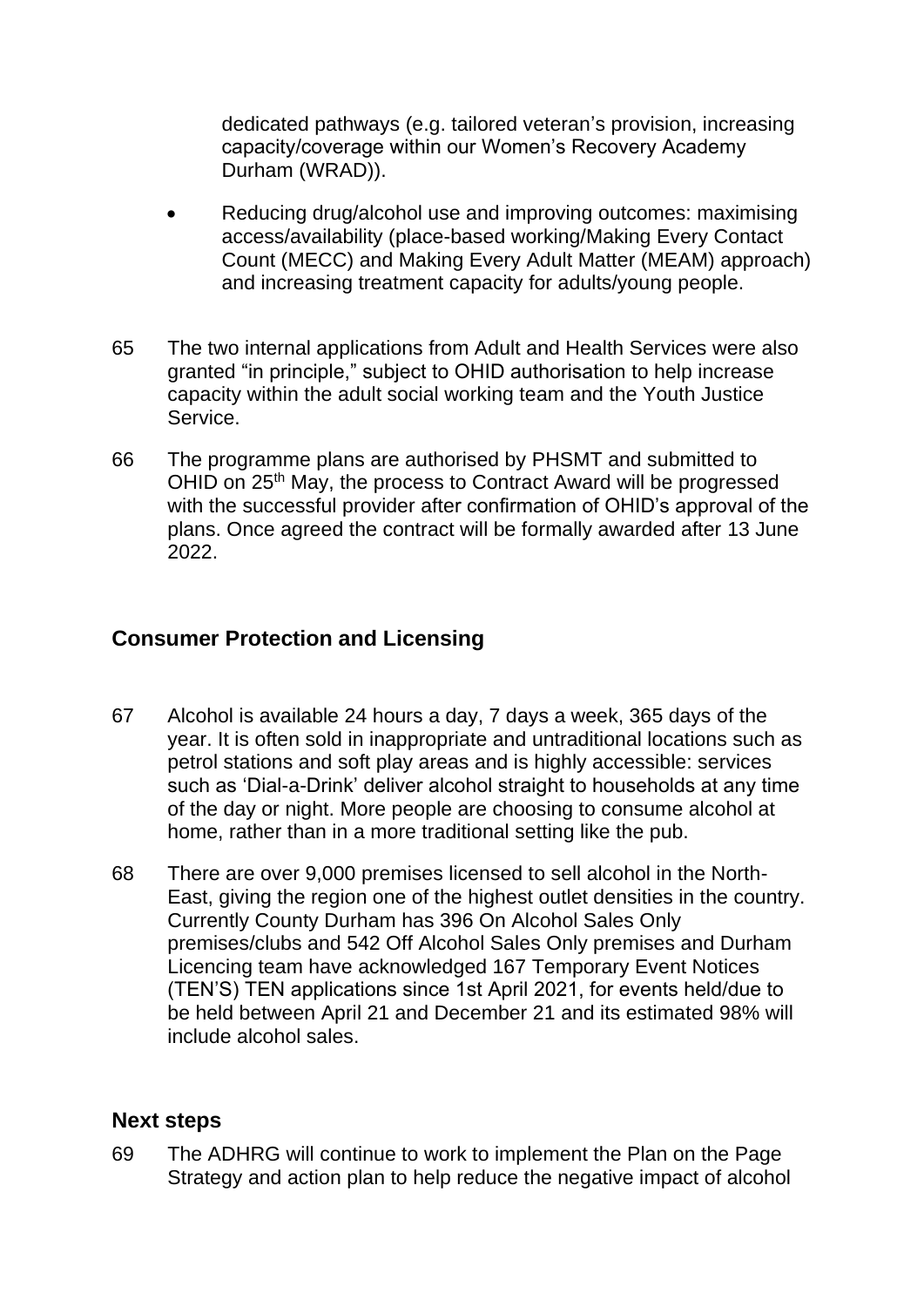and drugs within our local communities. With the advent of the new 10- Year Drugs Plan and affiliated SSMTR funding, local plans will continue to be progressed to engage more people into treatment and recovery services.

70 Improvements in pathways and extra capacity for work undertaken in criminal justice, mental health, children, young people and families will provide the drive for continuous service improvement and the maintenance of a CQC outstanding status for the Drug and Alcohol Recovery Service.

# **Background papers**

• ADHRG Action plan 2021-2025

### **Other useful documents**

• None

# **Author(s)**

Jane Sunter Tel: 03000 266897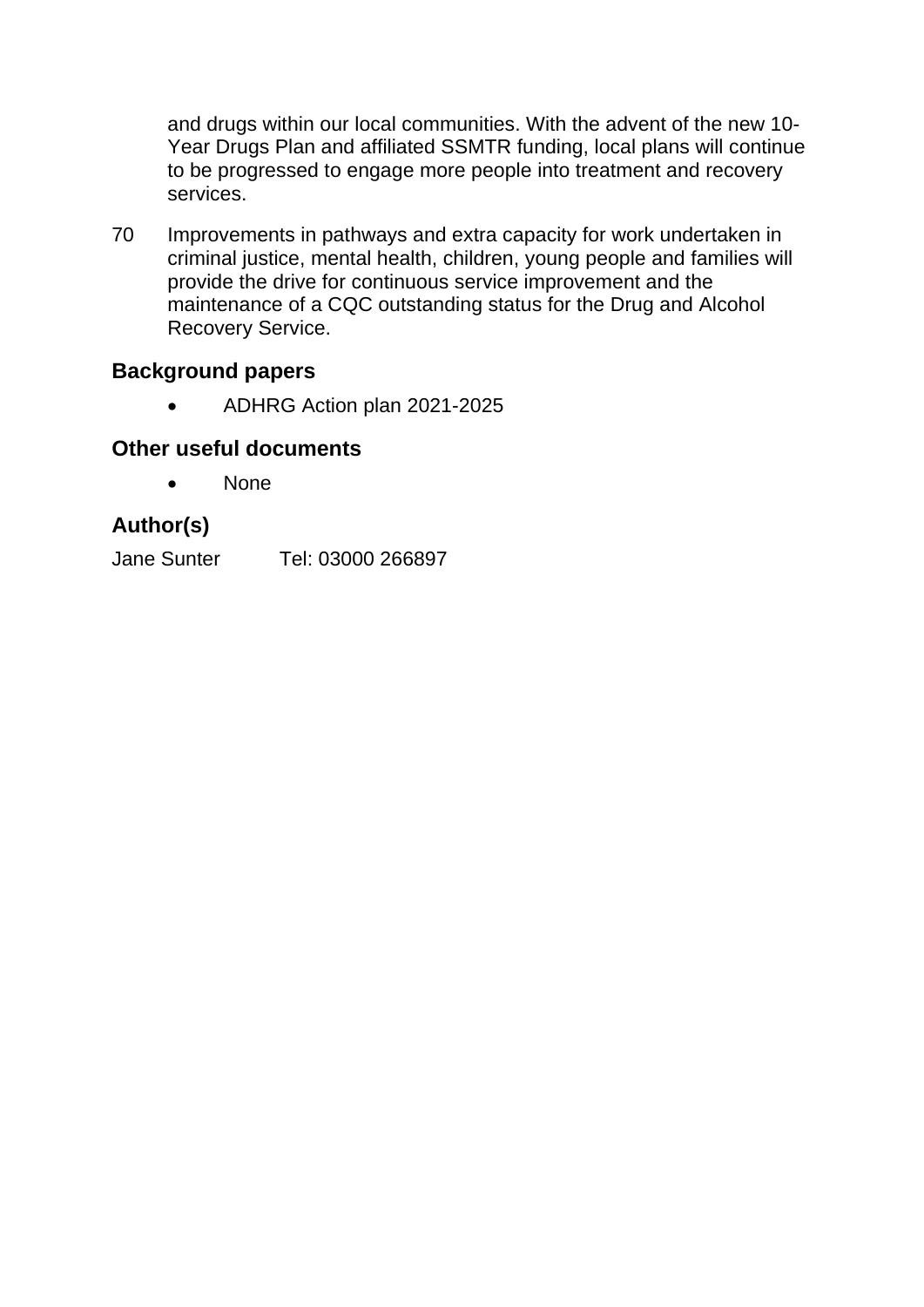# **Appendix 1: Implications**

### **Legal Implications**

Sign off for the plans submitted to OHID for the SSMTR Funding requires authorisation from the Director of Public Health.

### **Finance**

Core funding for the DARS has been maintained throughout 2021/22. Allocations for SSMTR funding have been confirmed for 2022/23. Funding for 2023/24 and 2024/25 still requires confirmation although indicative amounts have been given within a rolling programme.

### **Consultation**

Public Health will continue to consult with partners in the development and delivery of the actions identified within ADRG the successful SSMTR bid. The voice of service users is within client satisfaction questionnaires are engaged with on an annual basis. The CQC outcome reflects the culture of the service user being embedded within the decision-making process of the DARS.

### **Equality and Diversity / Public Sector Equality Duty**

Actions from this report are targeted to reduce the health inequalities of these people suffering from or impacted by alcohol and drug related health harm.

# **Human Rights**

No issues Identified.

### **Crime and Disorder**

Actions from this report are targeted to reduce alcohol and drug related crime and disorder.

### **Staffing**

The ability of the successful Consortia to deliver on the proposed model will be dependent on their ability to recruit to posts. This has been highlighted within the risk register and will be monitored over time.

### **Accommodation**

No other venues will be required to deliver on the SSMTR proposal

**Risk**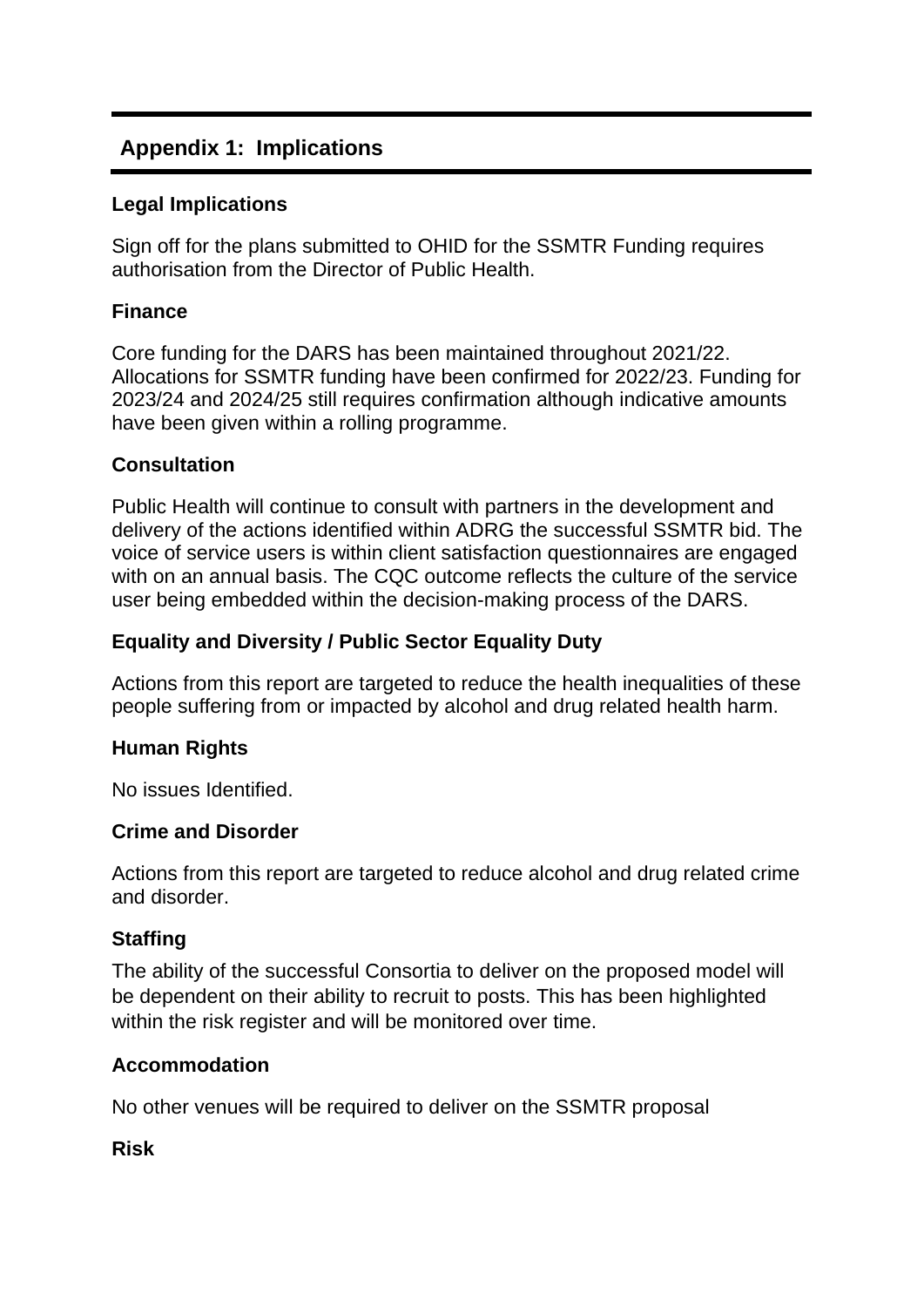No corporate risk issues Identified.

### **Procurement**

The report encourages economies of scale and to make best use of available resource and capacity.